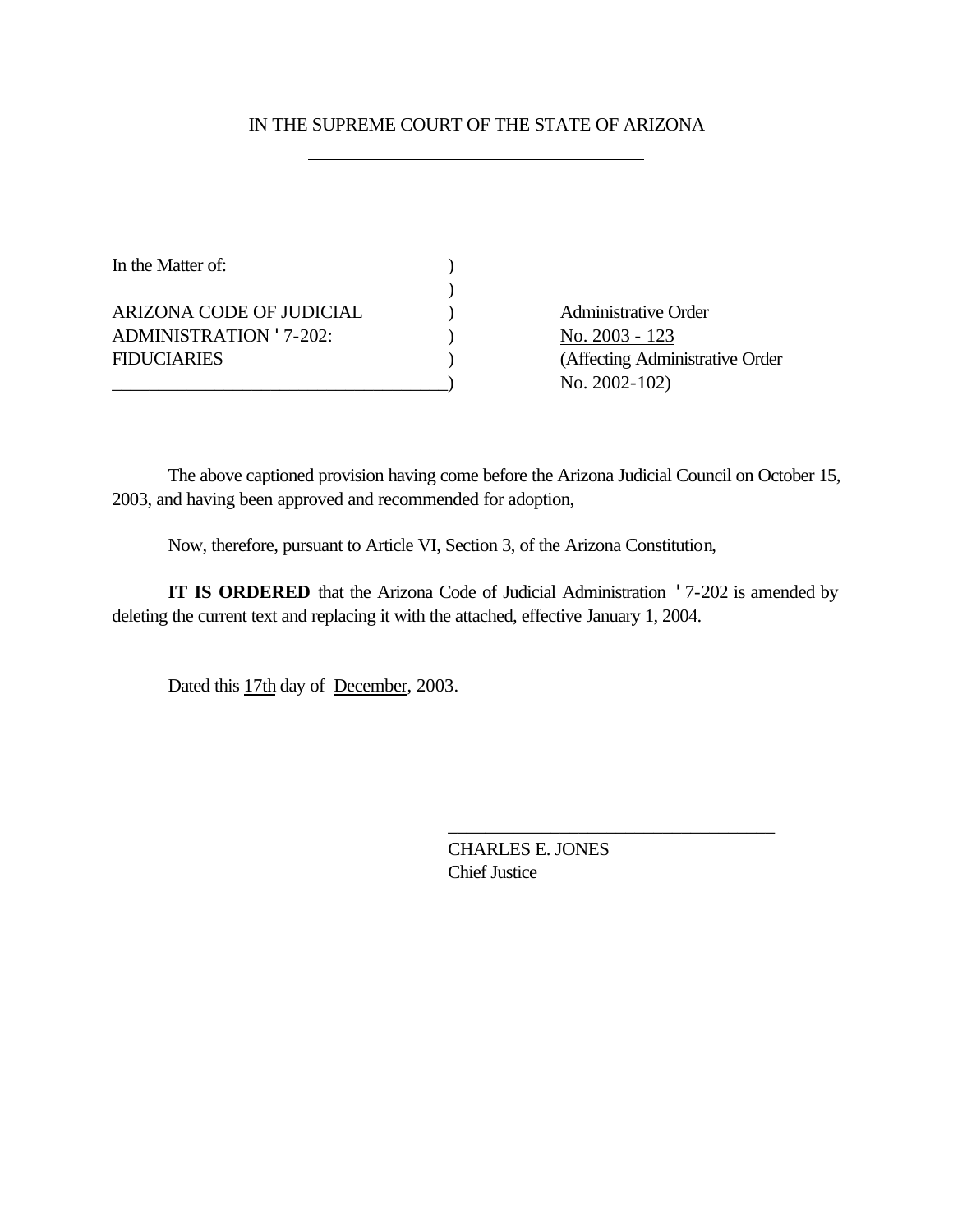# **ARIZONA CODE OF JUDICIAL ADMINISTRATION Part 7: Administrative Office of the Courts Chapter 2: Certification and Licensing Programs Section 7- 202: Fiduciaries**

### **A. Definitions.**

ABond@means a cash or surety instrument required pursuant to A.R.S ' '14-5411(A) and -3603(A) to ensure protection of the estate of a protected person or decedent and A.R.S '14-5651(A) and (D) to compensate the supreme court for costs incurred in conducting an investigation and hearing regarding misconduct by a fiduciary.

AConservator@ means Aa person who is appointed by a court to manage the estate of a protected person@ as provided in A.R.S '14-1201(8).

ADepartment director@means the individual appointed by the governor of Arizona, pursuant to A.R.S '41-604, to administer the Arizona Department of Veterans= Services.

ADevise<sup>®</sup> means Awhen used as a noun, means a testamentary disposition of real or personal property and, when used as a verb, means to dispose of real or personal property by will@ as provided in A.R.S '14-1201(12).

ADevisee<sup>®</sup> means Aa person designated in a will to receive a devise . . . . @ as provided in A.R.S '14-1201(13).

AFiduciary as provided in A.R.S  $\cdot$  14-5651(J)(1) means:

. . .

- (a) A person who for a fee serves as a court appointed guardian or conservator for one or more persons who are unrelated to the fiduciary.
- (b) A person who for a fee serves as a court appointed personal representative and who is not related to the decedent, is not nominated in a will or by a power conferred in a will and is not a devisee in the will.
- (c) A public fiduciary appointed pursuant to section 14-5601.
- (d) The department of veterans= services.

AFinancial institution@ means Aa bank that is insured by the federal deposit insurance corporation and chartered under the laws of the United States or any state, a trust company owned by a bank holding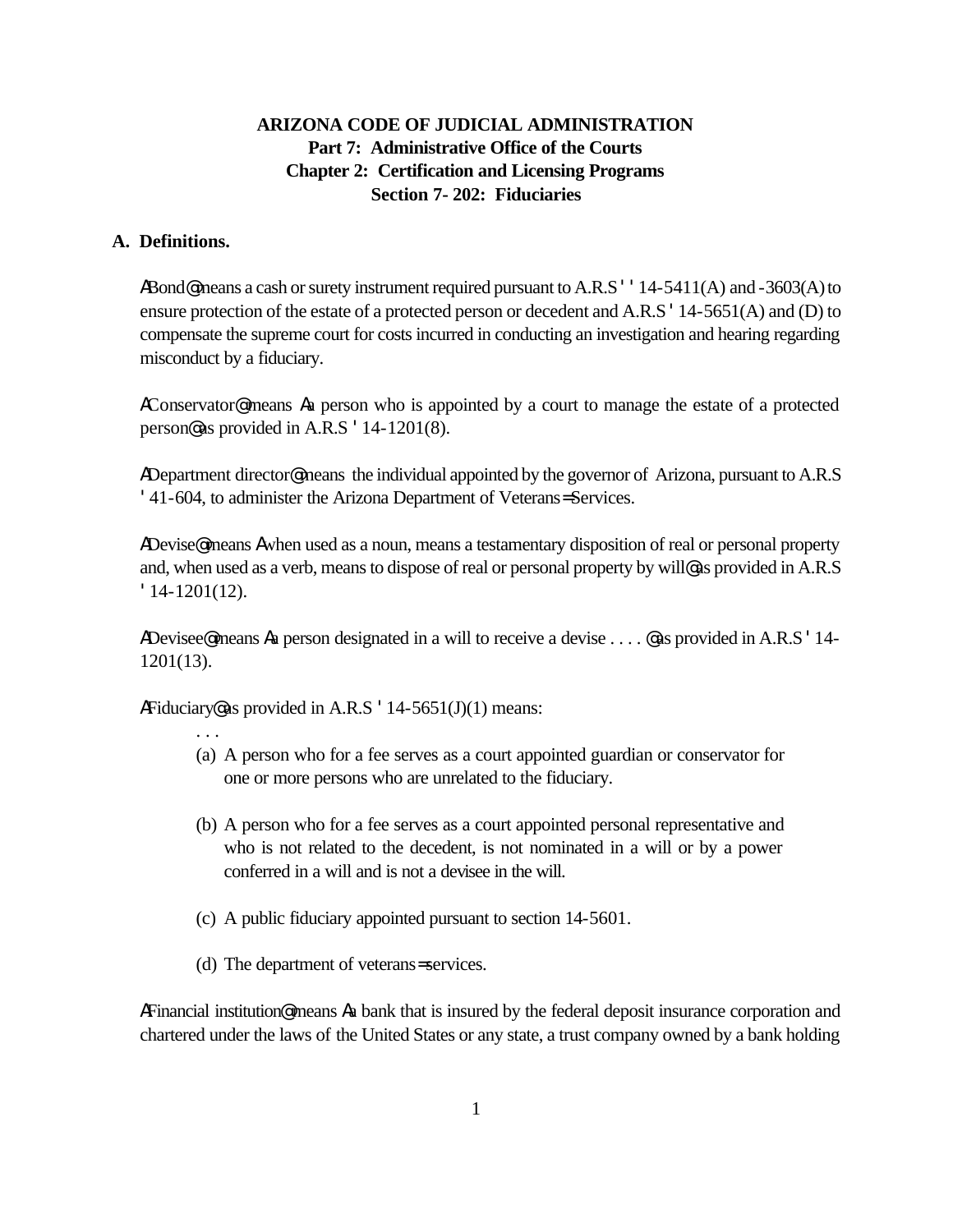company that is regulated by the federal reserve board or a trust company chartered under the laws of the United States or this state as provided in A.R.S  $\cdot$  14-5651(J)(2).

AForeign personal representative@ means Aa personal representative appointed by another jurisdiction@ as provided in A.R.S '14-1201(19).

AGuardian<sup>®</sup> means Aa person who has qualified as a guardian of a minor or incapacitated person pursuant to testamentary or court appointment but excludes a person who is merely a guardian ad litem<sup>®</sup> as provided in A.R.S '14-1201(22).

AGuardian ad litem<sup>®</sup> means Aa person appointed by the court to protect the interest of a minor or an incompetent in a particular case before the court@ as provided in A.R.S '8-531(8).

APersonal representative@ means Aa personal representative includes executor, administrator, successor personal representative, special administrator and persons who perform substantially the same function under the law governing their status. A general personal representative excludes a special administrator@ as provided in A.R.S '14-1201(38).

APrincipal@ means the individual of a business or public entity, designated on file with the program, who is a certified fiduciary with the controlling authority for the business or public entity; and who is responsible for supervising all other certified fiduciaries and staff working for the entity.

 APublic fiduciary@ means the individual appointed by the board of supervisors in each county, pursuant to A.R.S '14-5601 to conduct the affairs of the office of the public fiduciary in the county.

AProtected person@ means Aa minor or any other person for whom a conservator has been appointed or any other protective order has been made@ as provided in A.R.S '14-5101(4).

ARelated<sup>®</sup> means a spouse or a person associated by blood or marriage within the fifth degree of consanguinity and affinity.

AThe fifth degree<sup>®</sup> means any person by blood, adoption, or marriage as follows: a spouse, or a surviving spouse, child, grandchild, great-grandchild, parent, grandparent, great-grandparent, greatgreat grandparent, sibling, nephew or niece, grand nephew or grand niece, great-grand nephew or great-grand niece, uncle or aunt, great uncle or great aunt, great-grand uncle or great-grand aunt, first cousin, or first cousin once removed.

ATrainee@ means a person who would qualify for certification as a fiduciary but for the lack of required experience and who is seeking to gain the required experience to qualify as a certified fiduciary by working under the supervision of a certified fiduciary to perform authorized services, as set forth in this section.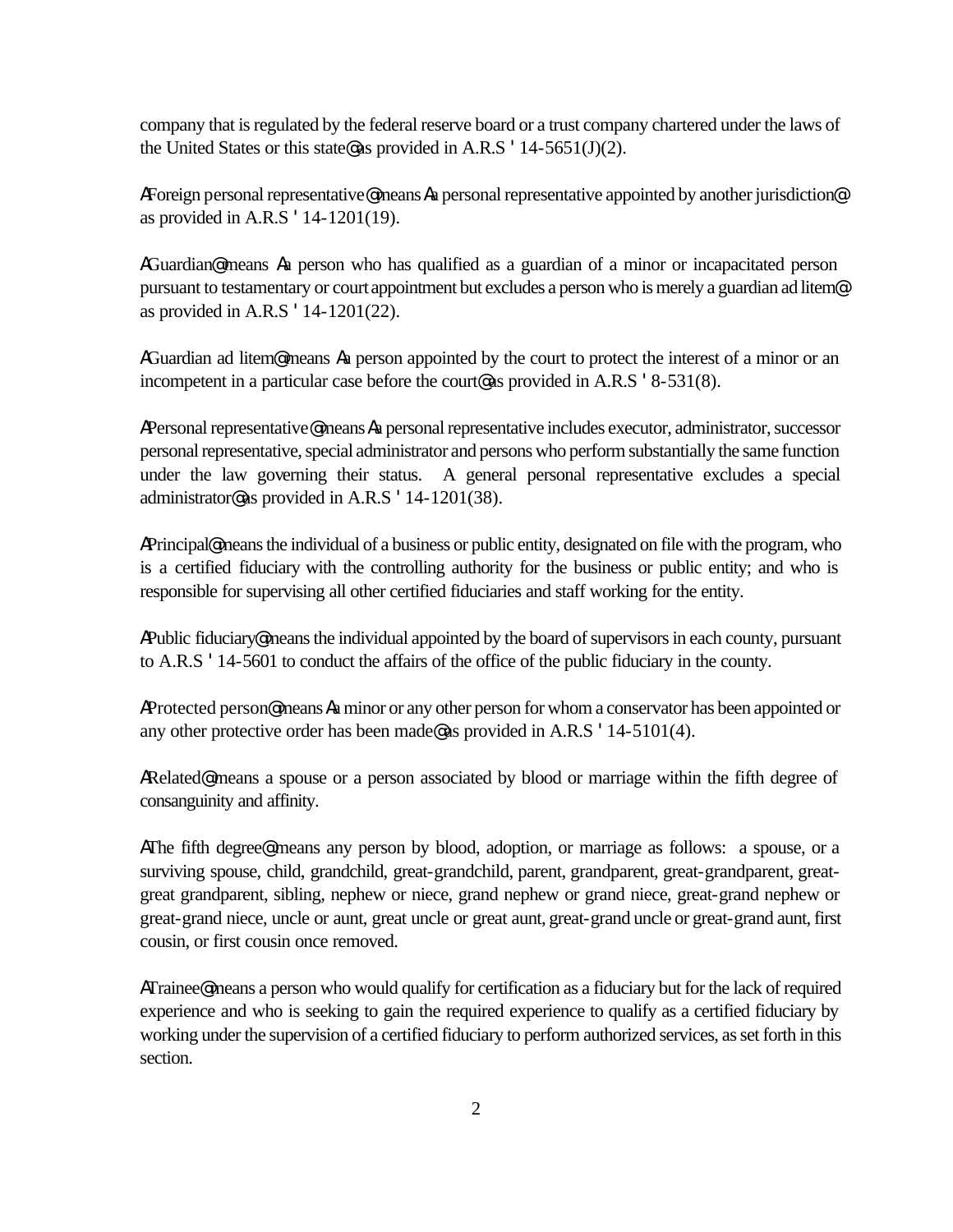AWard@ means Aa person for whom a guardian has been appointed. >Minor ward = means a minor for whom a guardian has been appointed solely because of minority as provided in A.R.S '14-5101(8).

- B. Applicability. This section applies to the appointment and certification of fiduciaries pursuant to A.R.S '14-5651(A) which provides: AExcept as provided by subsection G of this section, the superior court shall not appoint a fiduciary unless that person is certified with the supreme court.<sup>@</sup> A.R.S '14-5651(G) provides: AThe requirements of this section do not apply to a financial institution . . . .@ For eligibility for court appointment as a guardian, conservator or personal representative, all persons, public and business entities shall hold valid certification and comply with the requirements of this section, unless exempt pursuant to this section. This section is read in conjunction with the ACJA '7-201: General Requirements. In the event of a conflict between this section and '7-201, the provisions of this section shall prevail.
- **C. Purpose.** This section is intended to result in the effective administration of the Fiduciary Program and in certification of fiduciaries and fiduciary entities for performance of responsibilities in a professional and competent manner, for the protection of the public in accordance with all applicable statutes and sections.

#### **D. Administration.**

3. Role and Responsibilities of the Supreme Court. A.R.S '14-5651(A) provides:

. . . The supreme court shall administer the certification program and shall adopt rules and establish and collect fees necessary for its implementation. . . . At a minimum the rules adopted pursuant to this subsection shall include the following:

- 1. A code of conduct.
- 2. A requirement that fiduciaries post a cash deposit or surety bond with the supreme court.
- 3. Minimum qualifications.
- 4. Biennial renewal of certification.
- 2. Role and Responsibilities of the Director. The role and responsibilities of the director are specified in '7-201.
- 3. Role and Responsibilities of the Deputy Director. The role and responsibilities of the deputy director are specified in '7-201. In addition, the deputy director shall make the final decision regarding an appeal of continuing education credit, pursuant to Appendix C.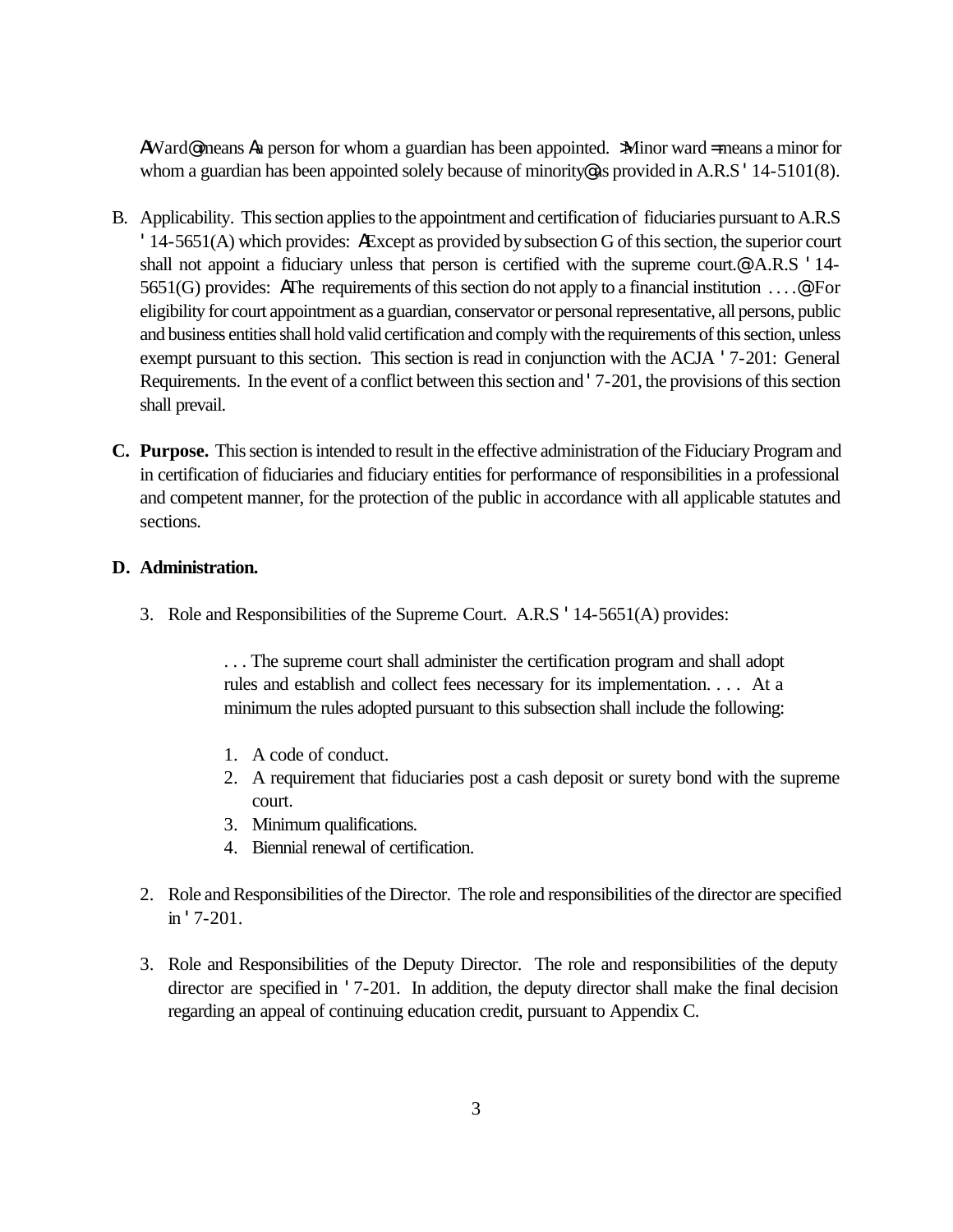- 4. Program Coordinator. The director shall designate a program coordinator. The program coordinator may delegate any duties and responsibilities to staff. In addition to the role and responsibilities specified in '7-201, the program coordinator shall:
	- a. Maintain a list of certified fiduciaries and distribute the list to the superior court and make it available to the public. The program coordinator may charge for the costs of providing copies of the certification list or any other public records of the program, except the program coordinator shall not charge a certified fiduciary, certified business entity, certified public fiduciary office or the Arizona Department of Veterans= Services for a copy of the list.
	- b. Provide the following training sessions:
		- (1) Until May 31, 2004, the program shall conduct one session of initial training for fiduciary applicants from and after January 1, 2004 thorough May 31, 2004 for fiduciary applicants and shall ensure the training totals a minimum of eighteen hours. This training shall consist of fifteen hours of instruction and three hours of examination. From and after June 1, 2004, the program shall not provide initial certification training, except for the session on the role and responsibilities of the certified professional fiduciary pursuant to subsection  $E(1)(a)(4)$ .
		- (2) The program shall conduct sessions for certified fiduciaries seeking renewal of their certification through the renewal cycle ending on May 31, 2004. These sessions shall total ten hours of training pursuant to the requirements of subsection G(2). From and after June 1, 2004, the program shall not provide any sessions of renewal training for fiduciaries seeking renewal of certification except for those sessions offered in accordance with subsection  $E(1)(a)(4)$  and Appendix C (E)(1).
		- (3) From and after June 1, 2004, the program shall not provide any initial or renewal training to members of the public or individuals not seeking initial certification or renewal of certification.
	- c. Administer the examination required pursuant to this section and '7-201:
		- (1) In addition to the provisions listed in '7-201, in administering the examination the program coordinator shall:
			- (a) Offer the examination one time per year in conjunction with the initial training for certification until May 31, 2004; and
			- (b) Offer the examination a minimum of two times per calendar year, no less than once every two months, from and after June 1, 2004.
		- (2) The program coordinator may update tests as needed and may ask representatives from the court community, fiduciary community, the public, or any other knowledgeable resource to assist in the development and validation of tests created for use by this program.
		- (3) The program coordinator shall allow an applicant who fails an examination for certification to retake the examination one time under the following conditions: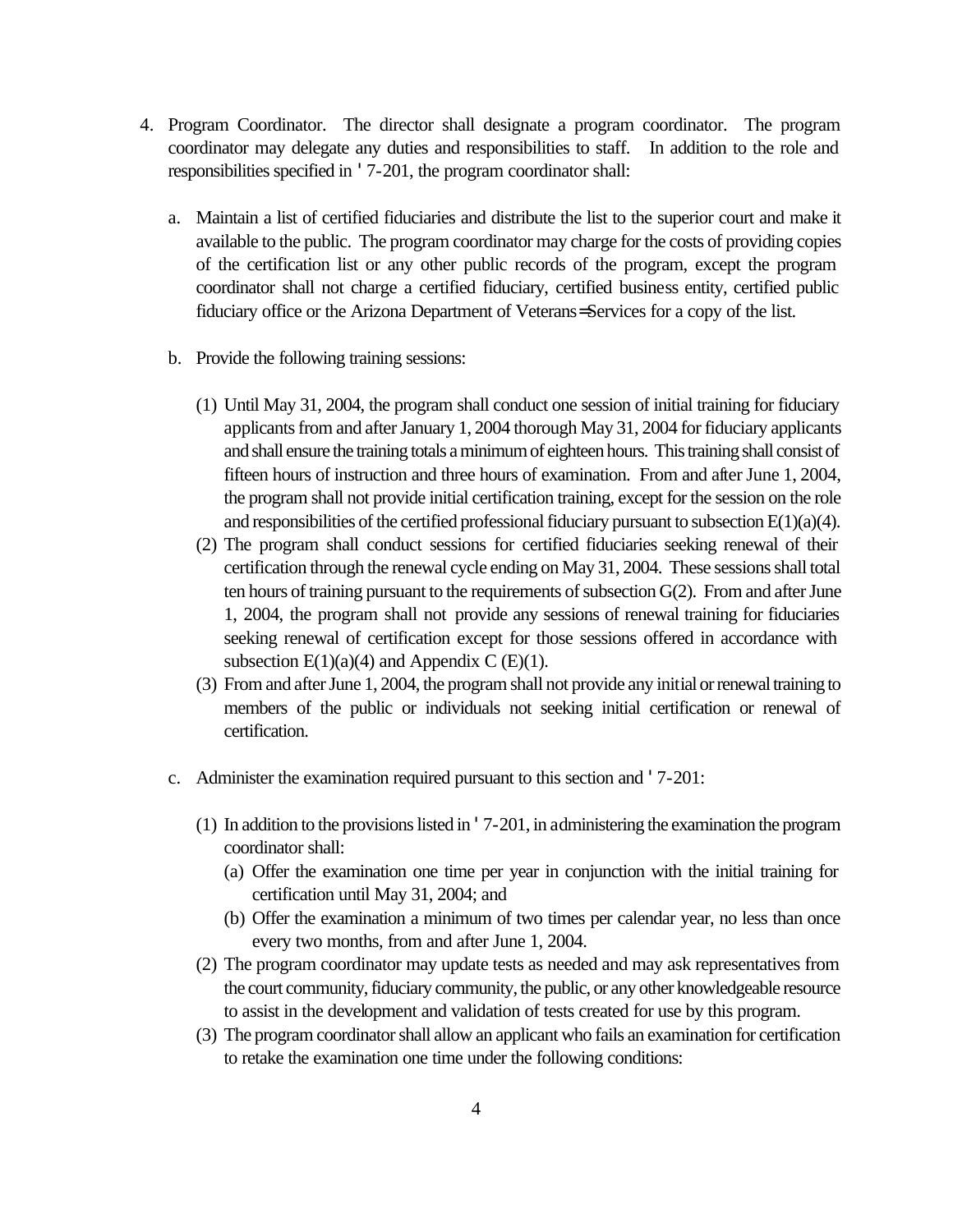- (a) The applicant is qualified to retake the examination; and
- (b) The applicant shall take the reexamination within 90 days of the date of the failed examination.
- (4) An applicant is disqualified from taking any future examination if it is determined the applicant engaged in fraud, dishonesty or corruption while taking the examination.
- (5) The program coordinator shall allow an applicant, upon written request, to review the examination papers and grades of the applicant under the following conditions:
	- (a) The applicant shall not copy materials provided for the review; and
	- (b) The applicant shall conduct the review during business hours in the presence of program staff.
- d. Lawful Agent. Pursuant to A.R.S. '14-5651(C)(6), the program coordinator shall serve A . . . as the lawful agent for the purpose of accepting service in any action, suit or proceeding that relates to the duties of a fiduciary.@
- 5. Fund. A.R.S. '8-135(A) establishes the Confidential Intermediary and Fiduciary Fund and specifies one of the purposes of the fund is for  $\Lambda$ ... performing the duties related to fiduciaries pursuant to section 14-5651. The supreme court shall administer the fund subject to legislative appropriation.  $\bullet$  Further, A.R.S. '14-5651(A) provides:  $\Lambda$ ... The supreme court shall deposit, pursuant to sections 35-146 and 35-147, the monies collected pursuant to this subsection in the confidential intermediary and fiduciary fund established by section 8-135.@ A.R.S. '14-5651(I) provides: AThe supreme court may receive and expend monies from the confidential intermediary and fiduciary fund established pursuant to section 8-135 for the purposes of performing the duties related to fiduciaries pursuant to this section.@

### **E. Initial Certification.**

- 1. Eligibility for Application. Any individual person, any business entity, the Arizona Department of Veterans= Services or the office of the public fiduciary, if eligible, pursuant to this section and '7- 201, may apply for certification.
	- a. Eligibility for Certification as an Individual.
		- (1) A.R.S '14-5651 provides:
			- C. An applicant for certification shall:
			- 1. Be at least twenty-one years of age.
			- 2. Be a citizen of this country.
			- 3. Not have been convicted of a felony.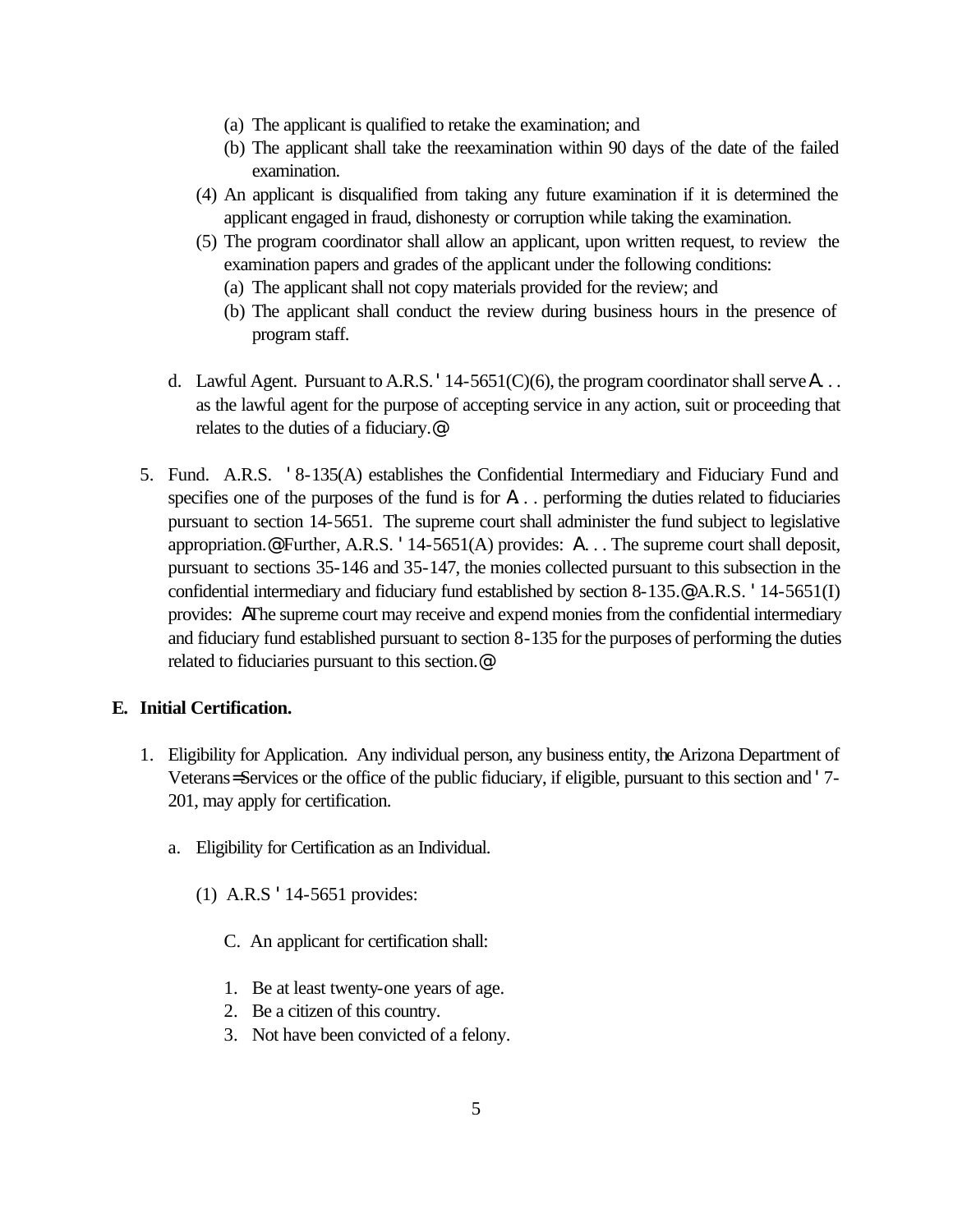- 4. Attest that the applicant has not been found civilly liable in an action that involved fraud, misrepresentation, material omission, misappropriation, theft or conversion . . . .
- 6. Consent in the application form to the jurisdiction of the courts of this state for all actions arising under this article or article 6 of this chapter and appoint the fiduciary program coordinator as the lawful agent for the purpose of accepting service of process in any action, suit or proceeding that relates to duties of fiduciaries.
- (2) In addition, the applicant shall possess one of the following:
	- (a) A high school diploma or a general equivalency diploma evidencing the passing of the general education development test. In addition, the applicant shall have a minimum of three years of work experience specifically related to one or a combination of the fiduciary relationships of guardianship, conservatorship or personal representative, as defined in subsection A, or trusts, where the applicant, in a non-familial relationship, worked and performed services in the administration of a trust, decedent=s estate, guardianship or conservatorship in one or a combination of the following circumstances:
		- (i) Under the supervision of a certified fiduciary;
		- (ii) Under the supervision of a bank trust or trust company officer; or
		- (iii) Under the supervision of a licensed attorney whose major emphasis is in the area of probate, trust, elder, mental health, or disability law;
	- (b) A four year bachelor of arts or bachelor of science degree from an accredited college or university. In addition, the applicant shall have a minimum of one year of work experience specifically related to one or a combination of the fiduciary relationships of guardianship, conservatorship or personal representatives, as defined in subsection A, or trusts, where the applicant, in a non-familial relationship, worked and performed services in the administration of a trust, decedent=s estate, guardianship or conservatorship in one or a combination of the following circumstances:
		- (i) Under the supervision of a certified fiduciary;
		- (ii) Under the supervision of a bank trust or trust company officer; or
		- (iii) Under the supervision of a licensed attorney whose major emphasis is in the area of probate, trust, elder, mental health, or disability law;
	- (c) A high school diploma or a general equivalency diploma evidencing the passing of the general education development test and a certificate of completion from a paralegal or legal assistant program that is institutionally accredited but not approved by the American Bar Association, that requires successful completion of a minimum of 24 semester units, or the equivalent, in fiduciary specialization courses. In addition, the applicant shall have a minimum of two years of work experience specifically related to one or a combination of the fiduciary relationships of guardianship, conservatorship, or personal representative, as defined in subsection A, or trusts, where the applicant, in a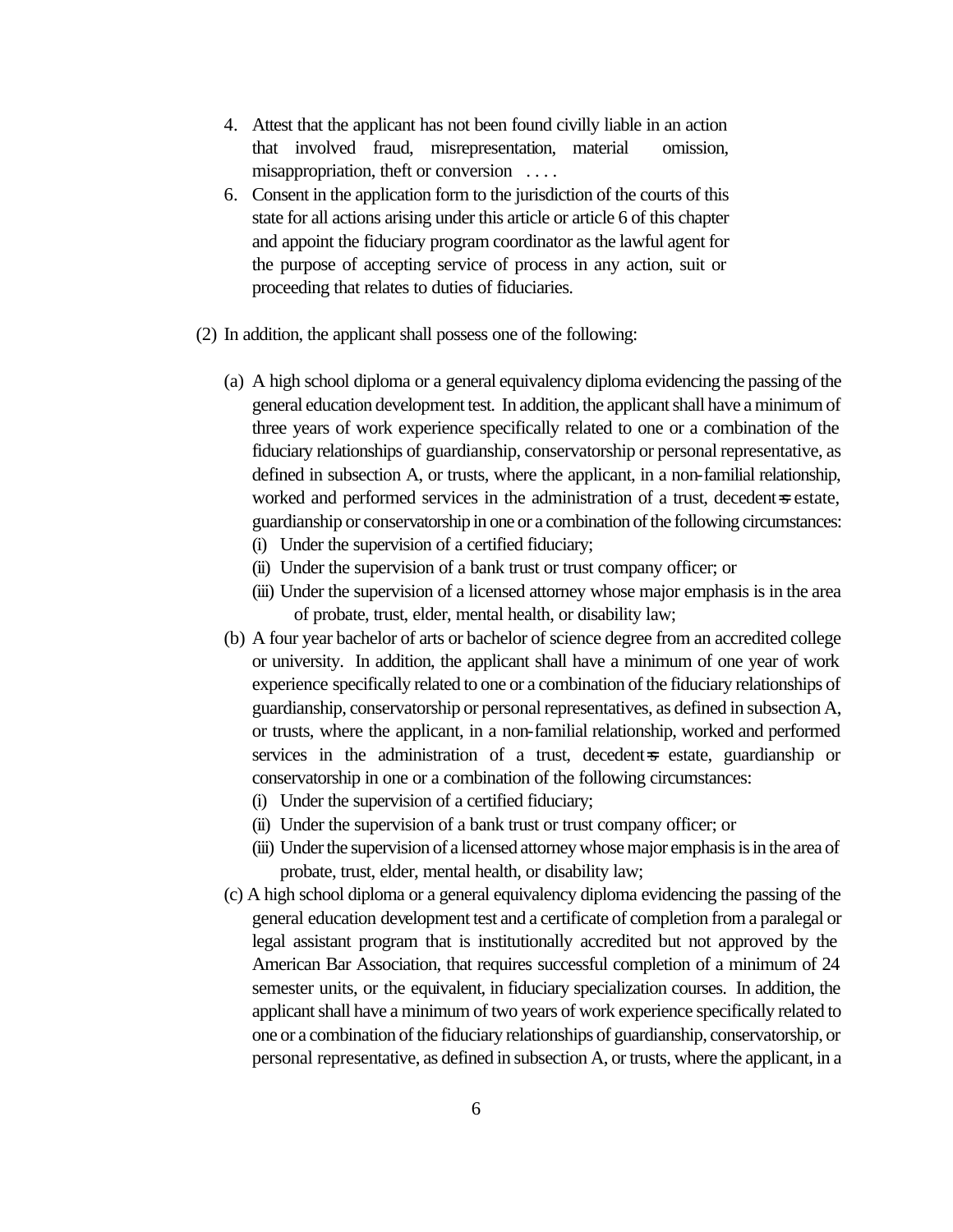non-familial relationship, worked or performed services in the administration of a trust, decedent=s estate, guardianship or conservatorship in one or a combination of the following circumstances:

- (i) Under the supervision of a certified fiduciary;
- (ii) Under the supervision of a bank trust or trust company officer; or
- (iii) Under the supervision of a licensed attorney whose major emphasis is in the area of probate, trust, elder, mental health, or disability law;
- (d) A high school diploma or a general equivalency diploma evidencing the passing of the general education development test and a certificate of completion from an accredited educational program designed specifically to qualify a person for certification as a fiduciary under this section. In addition, the applicant shall have a minimum of two years of work experience specifically related to one or a combination of the fiduciary relationships of guardianship, conservatorship, or personal representative, as defined in subsection A, or trusts, where the applicant, in a non-familial relationship, worked and performed services in the administration of a trust, decedent=s estate, guardianship or conservatorship in one or a combination of the following circumstances:
	- (i) Under the supervision of a certified fiduciary;
	- (ii) Under the supervision of a bank trust or trust company officer; or
	- (iii) Under the supervision of a licensed attorney whose major emphasis is in the area of probate, trust, elder, mental health or disability law;
- (e) A high school diploma or a general equivalency diploma evidencing the passing of the general education development test and a certificate of completion from a paralegal or fiduciary program approved by the American Bar Association. In addition, the applicant shall have a minimum of two years of work experience specifically related to one or a combination of the fiduciary relationships of guardianship, conservatorship, or personal representative, as defined in subsection A, or trusts, where the applicant, in a non-familial relationship, worked and performed services in the administration of a trust, decedent=s estate, guardianship or conservatorship in one or a combination of the following circumstances:
	- (i) Under the supervision of a certified fiduciary;
	- (ii) Under the supervision of a bank trust or trust company officer; or
	- (iii) Under the supervision of a licensed attorney whose major emphasis is in the area of probate, trust, elder, mental health or disability law;
- (f) A degree from a law school accredited by the American Bar Association and admitted to the practice of law and in good standing in the state where the applicant was admitted;
- (g) A degree from a law school institutionally accredited but not approved by the American Bar Association and admitted to the practice of law and in good standing in the state where the applicant was admitted, or;
- (h) A high school diploma or a general equivalency diploma evidencing the passing of the general education development test and appointment as a foreign fiduciary where the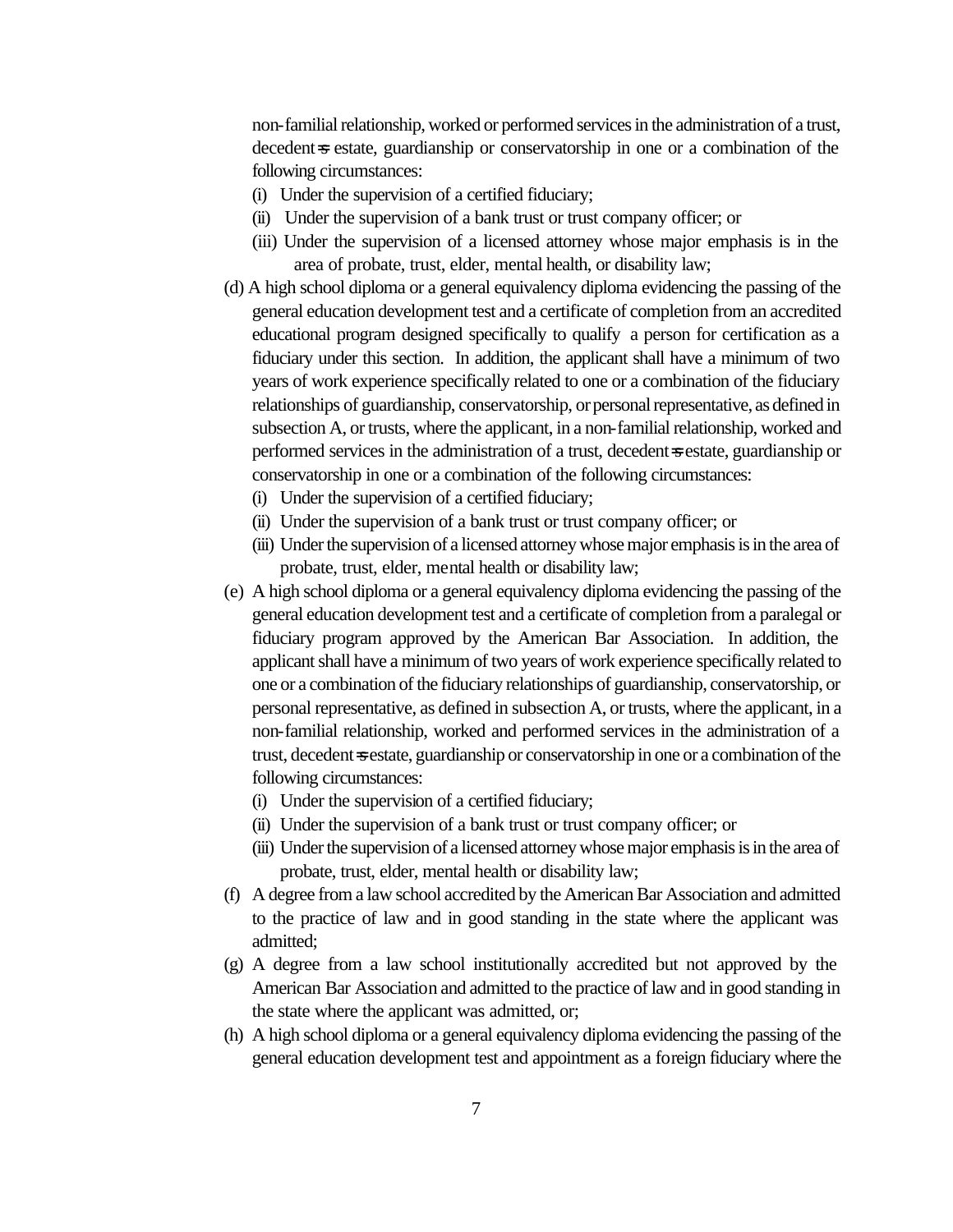fiduciary served pursuant to a court order. In addition, the applicant shall have a minimum of three years of work experience specifically related to one or a combination of the fiduciary relationships of guardianship, conservatorship, or personal representative, as defined in subsection A, or trusts, where the applicant, in a nonfamilial relationship, worked and performed services in the administration of a trust, decedent=s estate, guardianship, or conservatorship.

- (3) The applicant shall personally take and pass to the director=s satisfaction, a written examination given by the program, reasonably testing the applicant=s knowledge as a fiduciary. Until May 31, 2004, the applicant shall successfully complete the initial training provided by the program in order to sit for the examination. From and after June 1, 2004, admission to sit for the examination is based upon the criteria in subsections E(2)(a-h) and not based upon successful completion of a session of initial training as provided by the program.
- (4) From and after June 1, 2004, on successfully passing the examination, the applicant shall attend and complete a session on the role and responsibilities of the certified professional fiduciary as provided by the program.
- (5) The applicant shall have one year from the date of passing the examination or reexamination to complete the certification process. The program coordinator shall treat an applicant who does not complete the process within one year as a new applicant and require the applicant, through May 31, 2004, to retake the training, examination and pay all initial certification and training fees. From and after June 1, 2004, the applicant shall have one year from the date of passing the examination or reexamination to complete the certification process. From and after June 1, 2004, the program coordinator shall treat an applicant who does not complete the process within one year as a new applicant and require the applicant to retake the examination, attend the session on the role and responsibilities of the certified fiduciary and pay all initial certification and examination fees.
- (6) The program may conduct a credit review and review of public records of any applicant for initial certification.
- b. Eligibility for Certification as a Business Entity. For qualification or eligibility for business entity certification, the corporation, limited liability company or partnership shall meet the following conditions prior to certification:
	- (1) Each business entity shall designate one or more principals who are certified as an individual fiduciary. The principal shall supervise all other certified fiduciaries and staff working for the corporation, limited liability company, or partnership who work with wards, protected persons or decedent estates. The principal shall adopt policies and procedures giving reasonable assurance all certified fiduciaries conform to the applicable rules, statutes and code sections and non-certified staff conduct themselves in accordance with the applicable rules, statutes and code sections. If any designated principal is no longer able or willing to serve as the principal, the certified business entity shall supply the program coordinator with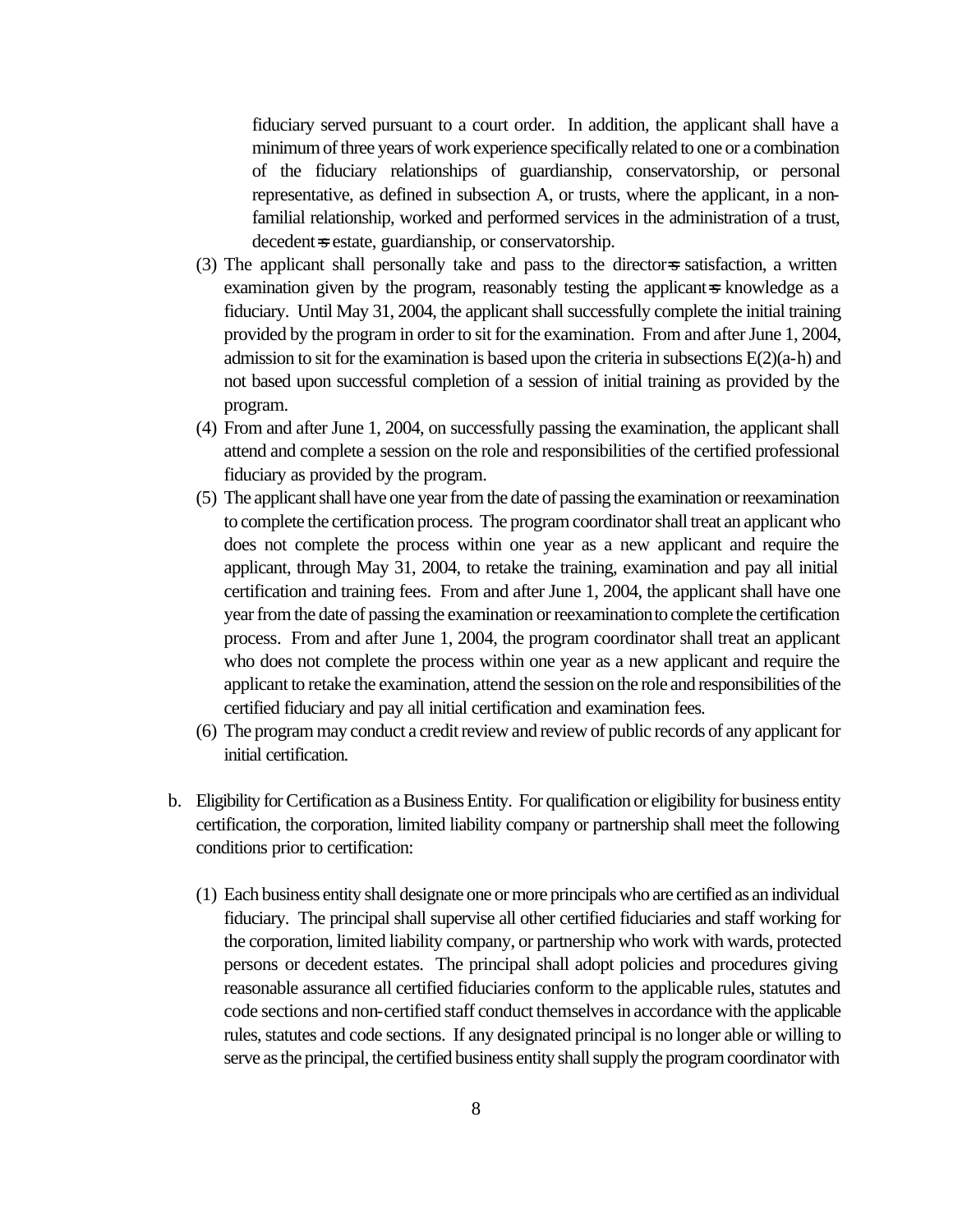the name of the new designated principal within fourteen days. Short term vacations or illnesses are not examples of inability to serve. The business entity shall file the executed principal form with the program naming the new principal within 30 days after the designated principal has provided notice to the business entity the designated principal is no longer willing or able to serve. The certified business entity shall ensure the new designated principal is certified as an individual fiduciary. The designated principal may represent the business entity in any proceeding under this section or '7-201.

- (2) The principal shall file a list of all certified fiduciaries acting for or on behalf of the business entity with the initial application.
- (3) The principal shall file articles of incorporation and letters of good standing from the Arizona Corporation Commission or the Secretary of State with the initial application.
- (4) The principal shall agree that not fewer than one certified fiduciary shall assume the primary responsibility for each court appointment as a guardian, conservator or personal representative.
- (5) The principal shall file with the program, by June 30 each year, a list of all certified fiduciaries acting for or on behalf of the business entity.
- c. Eligibility for Certification of the Arizona Department of Veterans= Services. For qualification for certification for eligibility for appointment as a fiduciary the department shall meet the following conditions prior to certification:
	- (1) The department director shall designate a certified fiduciary who shall act as the principal. The designated principal shall supervise all other certified fiduciaries and staff working for the department in furtherance of its duties pursuant to A.R.S. ''41-603(A) and -605. The principal shall adopt policies and procedures giving reasonable assurance all certified fiduciaries conform to the applicable rules, statutes and code sections and non-certified staff conduct themselves in accordance with the applicable rules, statutes and code sections. If the designated principal is no longer able or willing to serve as the principal, the department shall supply the program with the name of the new designated principal within fourteen days. Short term vacations or illnesses are not examples of inability to serve. The department shall file the executed principal form with the program naming the new principal within 30 days after the designated principal has provided notice to the department the principal is no longer able or willing to serve. The department director or designated principal may represent the department in any proceeding under this section or '7-201.
	- (2) The designated principal shall file a list of all certified fiduciaries acting for or on behalf of the business entity with the initial application.
	- (3) The designated principal shall agree that not fewer than one certified fiduciary shall have the primary responsibility for each court appointment as a guardian, conservator or personal representative.
	- (4) The designated principal shall file with the program, by June 30 each year, a list of all certified fiduciaries acting for or on behalf of the department.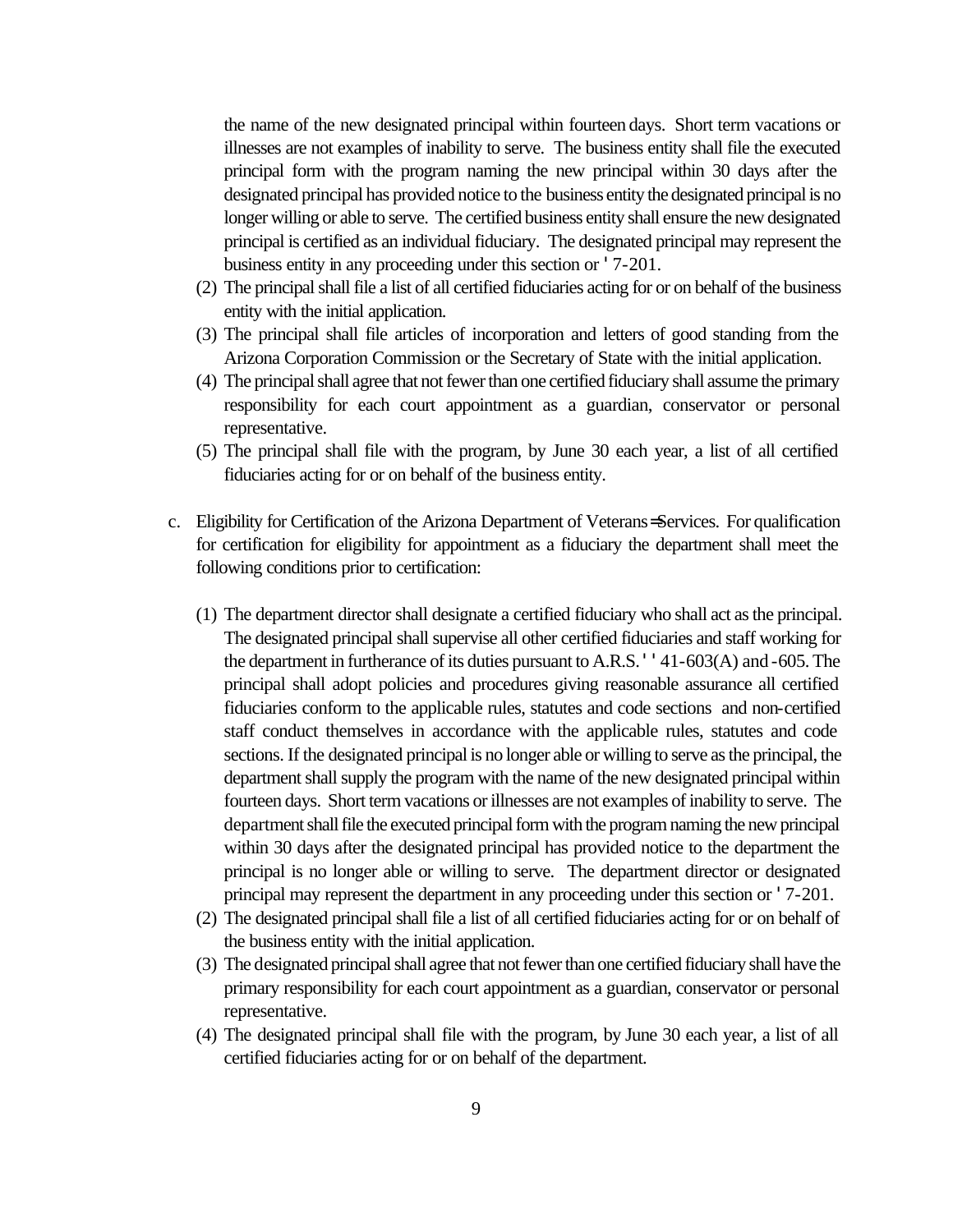- d. Eligibility for Certification of the Office of the Public Fiduciary. For qualification for certification for eligibility for appointment as a fiduciary the office shall meet the following conditions prior to certification:
	- (2) The public fiduciary shall obtain certification as an individual fiduciary and shall act as the principal. The public fiduciary may designate a department employee who is a certified fiduciary as principal for a time not to exceed 120 days. If the time period exceeds 120 days and upon a showing of good cause, the county board of supervisors shall appoint a certified fiduciary to act as interim principal. The public fiduciary or designated principal shall supervise all other certified fiduciaries and staff working for the public fiduciary in furtherance of its duties pursuant to A.R.S. ''14-5602, -5603, -5604, -5605 and -5606. The principal shall adopt policies and procedures giving reasonable assurance all certified fiduciaries conform to the applicable rules, statutes and code sections and non-certified staff conduct themselves in accordance with the applicable rules, statutes and code sections. If the designated principal is no longer able or willing to serve as the principal, the public fiduciary office shall supply the program with the name of the new designated principal within fourteen days. The public fiduciary office shall file the executed principal form with the program naming the new principal within 30 days after the designated principal provided notice to the county board of supervisors, the principal is no longer willing or able to serve. The public fiduciary or the designated principal may represent the public fiduciary office in any proceeding under this section or '7-201.
	- (3) The public fiduciary shall file a list of all certified fiduciaries acting for or on behalf of the public fiduciary with the initial application.
	- (4) The public fiduciary shall agree that not fewer than one certified fiduciary shall have the assigned primary responsibility for each court appointment as a guardian, conservator or personal representative.
	- (5) The public fiduciary shall file with the program, by June 30 each year, a list of all certified fiduciaries acting for or on behalf of the office of the public fiduciary.
- 2. Application for Initial Certification.
	- a. Procedures. The procedures for application for initial certification are specified in '7-201. In addition, an applicant for individual certification shall provide one color passport-size photograph, two inches by two inches. The program may conduct a credit review of an applicant.
	- b. Fees. A.R.S. '14-5651(A) provides: A. . . The supreme court shall administer the certification program and shall adopt rules and establish and collect fees necessary for its implementation.@ An applicant shall pay the fees established in the fee schedule adopted by the supreme court. The program coordinator shall collect these fees in advance. The fees are not refundable. The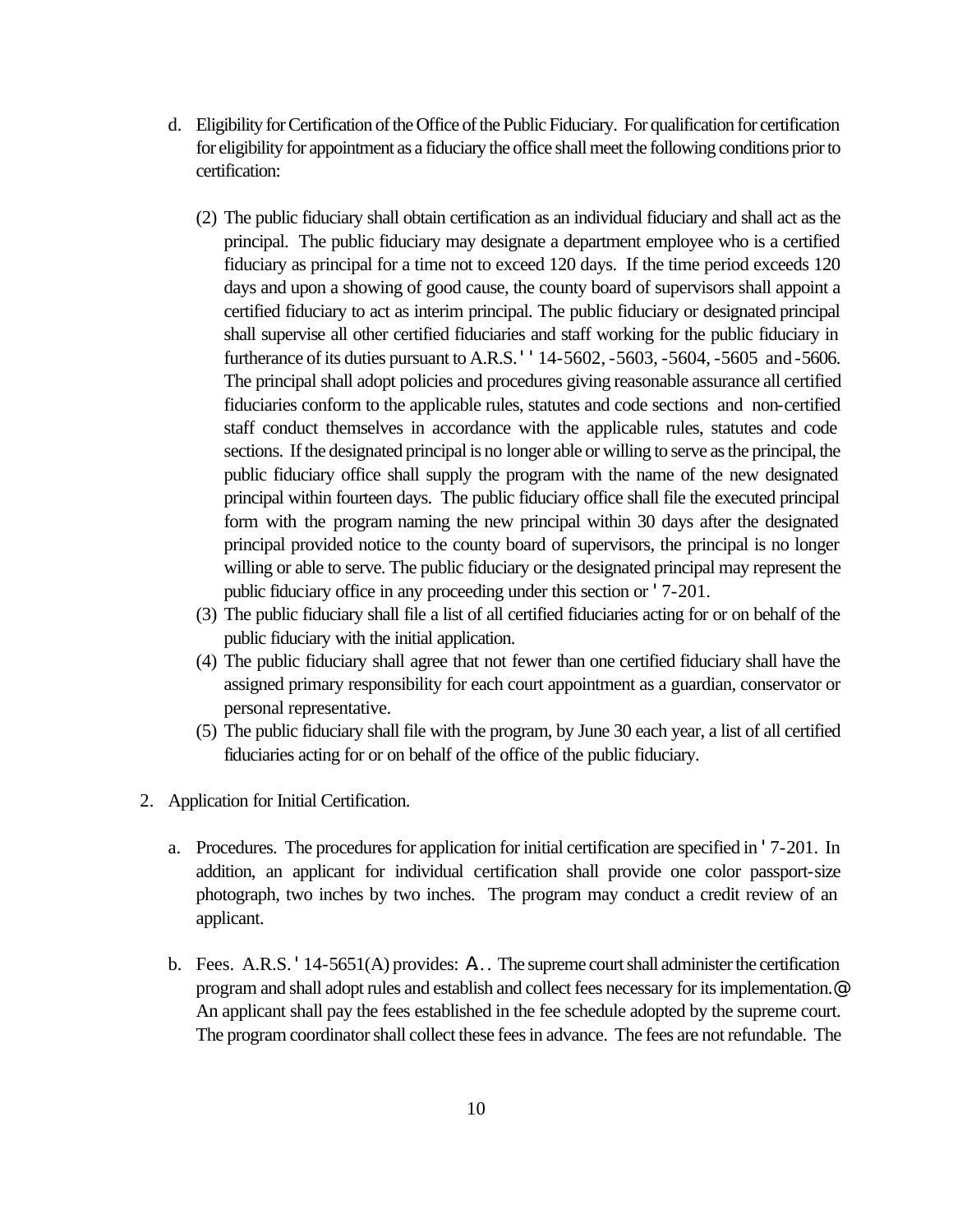program coordinator shall forward the fees to the state treasurer for deposit in the Confidential Intermediary and Fiduciary Fund, pursuant to A.R.S. '8-135.

c. Fingerprints. A.R.S. '14-5651(B) provides:

As a condition of appointment, the supreme court shall require each applicant for the position of fiduciary to submit a full set of fingerprints to the supreme court for the purpose of obtaining a state and federal criminal records check to determine the suitability of the applicant pursuant to section 41-1750 and public law 92-544. The department of public safety may exchange this fingerprint data with the federal bureau of investigation.

Also reference '7-201.

- d. Bond. A.R.S. '14-5651(A) provides: AAt a minimum the rules adopted pursuant to this subsection shall include the following:  $\dots$  2. A requirement that fiduciaries post a cash deposit or surety bond with the supreme court.@
	- (1) A bond is required of each applicant, business entity and each employee of a business entity assigned primary responsibility for court appointments seeking certification.
	- (2) A.R.S. '14-5651(D) specifies the purpose of the bond:

The superior court shall, and any person may, notify the supreme court if it appears that a fiduciary has violated a rule adopted under this section. The supreme court shall then conduct an investigation and hearing pursuant to its rules. If the supreme court determines that the fiduciary committed the violation it may revoke the fiduciary=s certification or impose other sanctions, including civil penalties, and shall notify the superior court in each county of this action. The supreme court may then also require the fiduciary to forfeit a cash deposit or surety bond to the extent necessary to compensate the court for the expenses it incurred to conduct the investigation and hearing.

(3) This bond is separate from the requirements of A.R.S. ''14-5411(A) and -3603(A). A.R.S. '14-5411(A) provides: AExcept as otherwise provided in subsection B, the court shall require a conservator to furnish a bond conditioned upon faithful discharge of all duties according to law, with sureties as it shall specify . . . .@ A.R.S '14-3603 provides:

A bond is required of a personal representative unless either:

1. The will expressly waives the bond.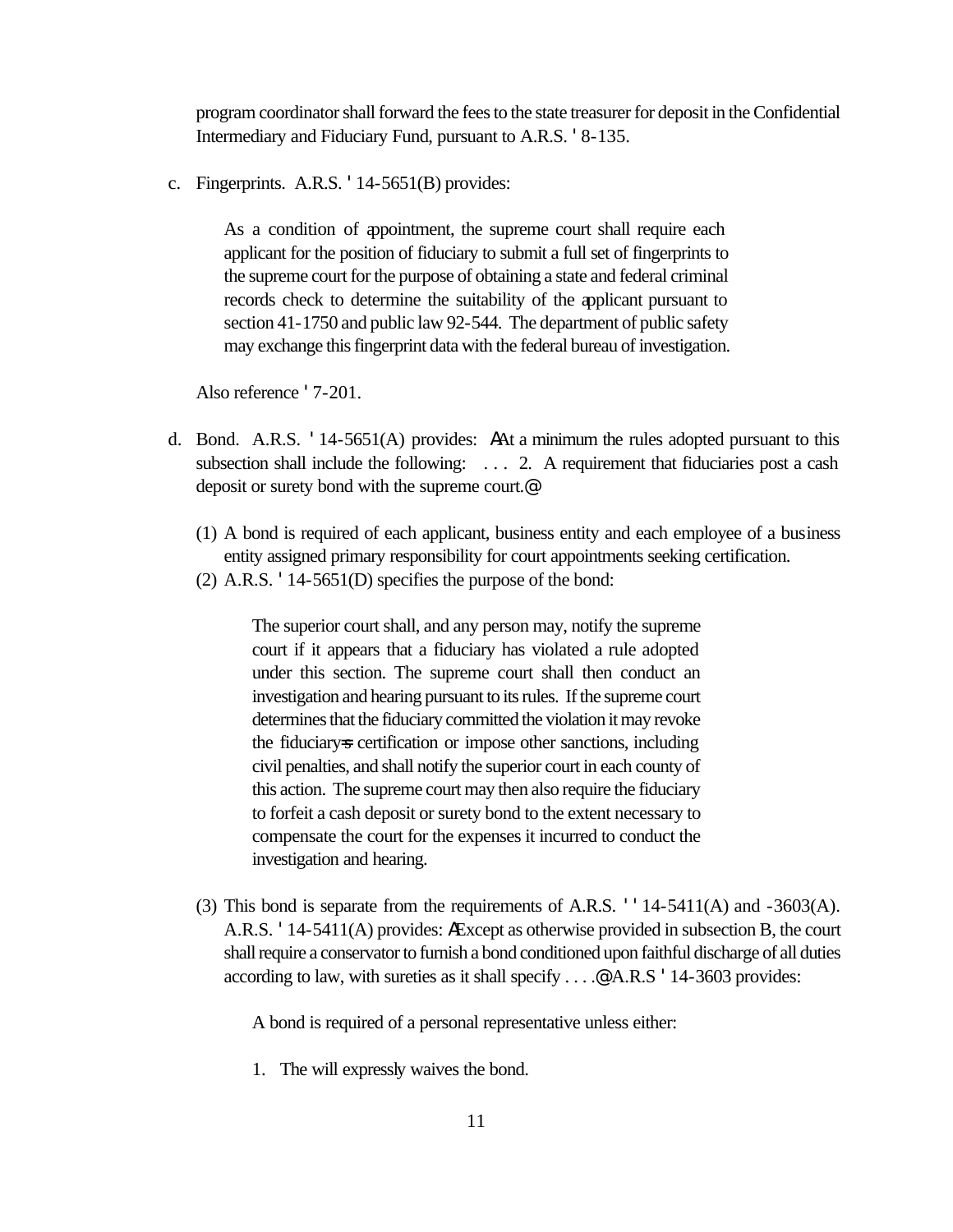- 2. All of the heirs if no will has been probated, or all of the devisees under a will which does not provide for waiver of the bond, file with the court a written waiver of the bond requirement. A duly appointed guardian or conservator may waive on behalf of his ward or protected person unless the guardian or conservator is the personal representative.
- 3. The personal representative is a national banking association, a holder of a banking permit under the laws of this state, a savings and loan association authorized to conduct trust business in this state, a title insurance company which is qualified to do business under the laws of this state, a trust company holding a certificate to engage in trust business from the state superintendent of banks or the public fiduciary.
- 4. The petition for formal or informal appointment alleges that the probable value of the entire estate will permit summary procedures under '14-3973 and the surviving spouse, or the nominee of the surviving spouse, is applying for appointment as personal representative.
- (4) For initial certification the applicant shall file with the application a cash or surety bond for the purposes described in A.R.S.  $'$  14-5651(D) and subsection E(2)(d). Upon certification the certificate holder shall maintain the cash or surety bond as long as the certification is in place. Upon expiration or surrender of the certification, the certificate holder may apply in writing to the program for return of any cash bond not forfeited. The program shall return any cash bond not forfeited within 120 days.
- (5) A bond may be either a surety or cash bond as follows:
	- (a) A surety bond in favor of the state of Arizona and the supreme court. The applicant shall have the bond executed on a bond form approved by the program and issued by an insurer authorized to do business in Arizona and holding a certificate of authority issued by the director of the Arizona Department of Insurance. The bond shall have a total aggregate liability of 10,000 dollars and shall contain a provision the insurer shall not cancel the bond without at least 30 days prior written notice to the supreme court by the insurer.
	- (b) A cash bond in the amount of 10,000 dollars for deposit with the state treasurer in a special non-interest bearing account.
	- (c) If the applicant is found by the director to have violated any section adopted pursuant to A.R.S. '14-5651, the director may cause the forfeiture of the cash or surety bond, as applicable, to the supreme court. If the bond is forfeited, the director shall deposit the funds in the Confidential Intermediary and Fiduciary Fund established pursuant to A.R.S. '8-135.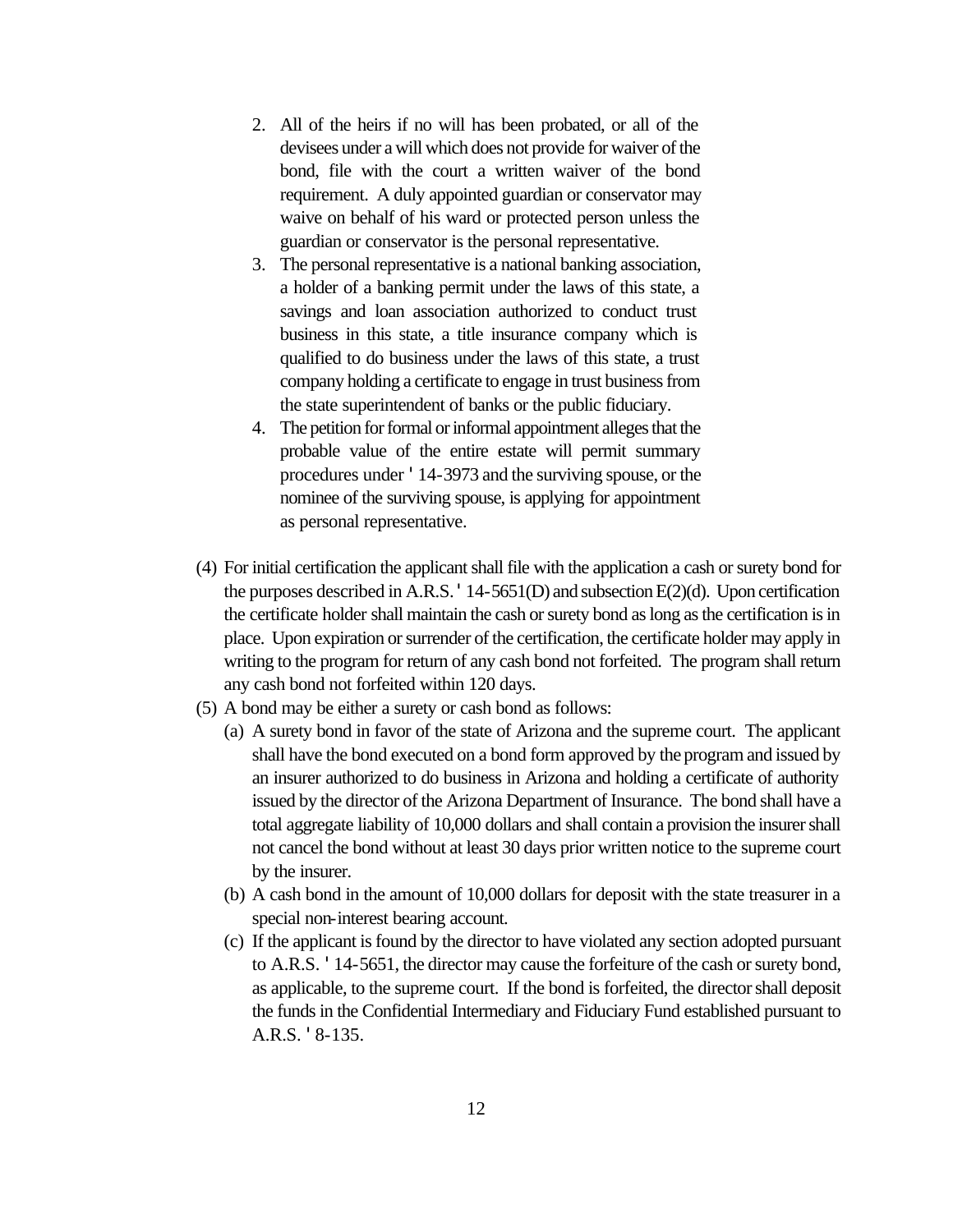- (6) Bond Exemption. State and local governmental agencies and agency staff, including the office of the public fiduciary and the Arizona Department of Veterans= Services, are not required to post the surety or cash bond.
- 3. Exemptions from Certification.
	- a. The program coordinator shall not require certification of:
		- (1) Any person or business entity who shall serve, if court appointed, as a guardian, conservator or personal representative for one or more persons for no fees or compensation monetary or otherwise;
		- (2) Any person who shall serve, if court appointed, as a personal representative, guardian or conservator if they are related to the decedent or incapacitated or protected person;
		- (3) Any person who shall serve, if court appointed, as a personal representative who is nominated in a will or nominated by a power conferred in a will;
		- (4) Any person who shall serve, if court appointed, as a personal representative who is a devisee in the will;
		- (5) Any person appointed to serve as a guardian ad litem;
		- (6) Any person serving as a foreign personal representative in an ancillary probate administration pursuant to A.R.S. '14-4205;
		- (7) Any person serving as a foreign conservator pursuant to A.R.S. ''14-5431 and -5432; or.
		- (8) Pursuant to A.R.S. '14-5651(G) that provides: AThe requirements of this section do not apply to a financial institution. This exemption does not prevent the superior court from appointing a financial institution as a fiduciary . . . .@
	- b. In addition, A.R.S.  $'$  14-5651(G) provides: A... The supreme court may exempt a fiduciary from the requirements of this section for good cause.@
	- c. Emergency Exemption. Any person or business entity seeking court appointment as a conservator or guardian or personal representative may apply on the form prescribed by the supreme court for an emergency exemption from certification based on the criteria set forth in this section and comply with this section by filing an application for exemption, on the approved form, with the clerk of superior court in the county where the appointment is requested. The presiding judge of the superior court or designated judicial officer may grant or deny the exemption under the following conditions:
		- (1) The presiding judge or designated judicial officer finds the applicant possesses the experience, education and skills necessary to meet the needs of the ward, protected person or decedent=s estate. In making this determination, the presiding judge or designated judicial officer may consider the following:
			- (a) The nature of the relationship with the ward, protected person, or deceased persons;
			- (b) The type of decisions the fiduciary may make;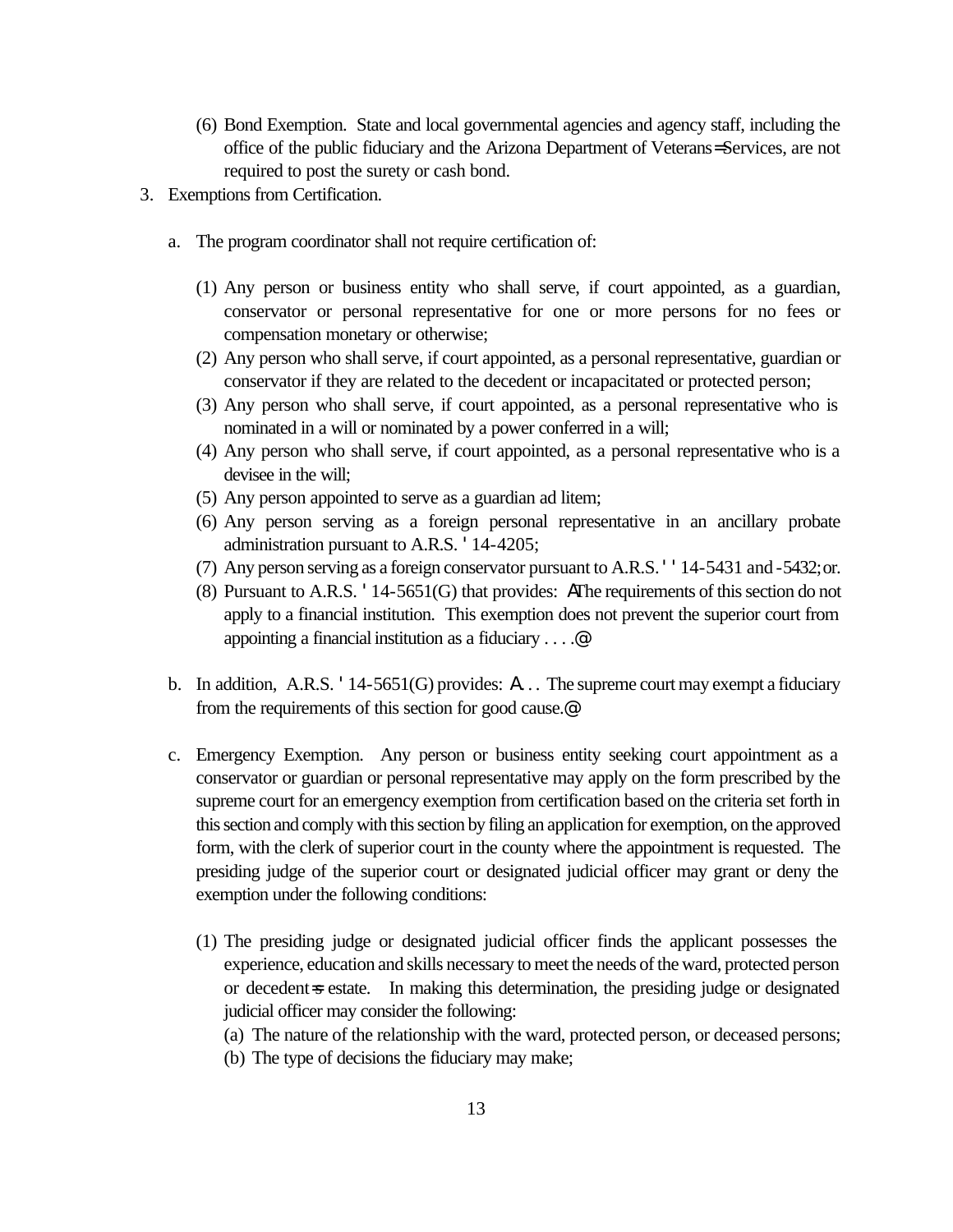- (c) The amount of assets the fiduciary shall manage;
- (d) Any limitations or conditions on the appointment;
- (e) The fees the fiduciary shall charge;
- (f) The applicant is not acting as a fiduciary in any other case unless related to the ward or protected person by blood or marriage;
- (g) The applicant has known the ward, protected person or deceased person for at least two years;
- (h) No prejudice or harm is likely to occur if the exemption is granted;
- (i) There is an emergency need for the temporary appointment;
- (j) No relative is willing and able to serve; and
- (k) No certified fiduciary is willing and able to serve.
- (2) The presiding judge or designated judicial officer may hold a hearing or request additional information in order to make any required finding.
- (3) If the presiding judge or designated judicial officer enters an order granting an exemption the following restrictions shall apply:
	- (a) Temporary appointment is effective for a period of up to 90 days. The presiding judge may grant one extension for a period of up to 90 days. The purpose of the temporary appointment is to allow the individual to seek and obtain certification during this temporary appointment;
	- (b) The appointee shall apply for fiduciary certification with the supreme court; and
	- (c) The appointee shall not receive any compensation in any form while the appointee is serving in the capacity of an emergency exempted fiduciary, except for reimbursement for reasonable expenses, subject to court approval.
- (4) Within fifteen days of granting the exemption from certification, the presiding judge or designated judicial officer shall forward to the program a copy of the application for exemption, the petition and order granting the emergency appointment of guardian or conservator and the minute entry.

 4.Decision Regarding Certification. In addition to the reasons specified in '7-201, the program coordinator may refuse to certify an applicant if the applicant or an officer, director, partner, member, trustee or manager of the applicant was removed as a court appointed guardian, conservator, or personal representative for cause and shall refuse to certify the applicant if the applicant or an officer, director, partner, member, trustee, or manager of the applicant has a record of conviction by final judgment of a felony.

- F. Role and Responsibilities of Certificate Holders. Certified fiduciaries shall have the following specified roles and responsibilities.
	- 1. Code of Conduct. Each certified fiduciary shall adhere to the code of conduct incorporated in this section and adopted by the supreme court, pursuant to this section and A.R.S.  $14-5651(A)(1)$ . Violations of the code of conduct may serve as evidence of a violation of '7-201 and this section.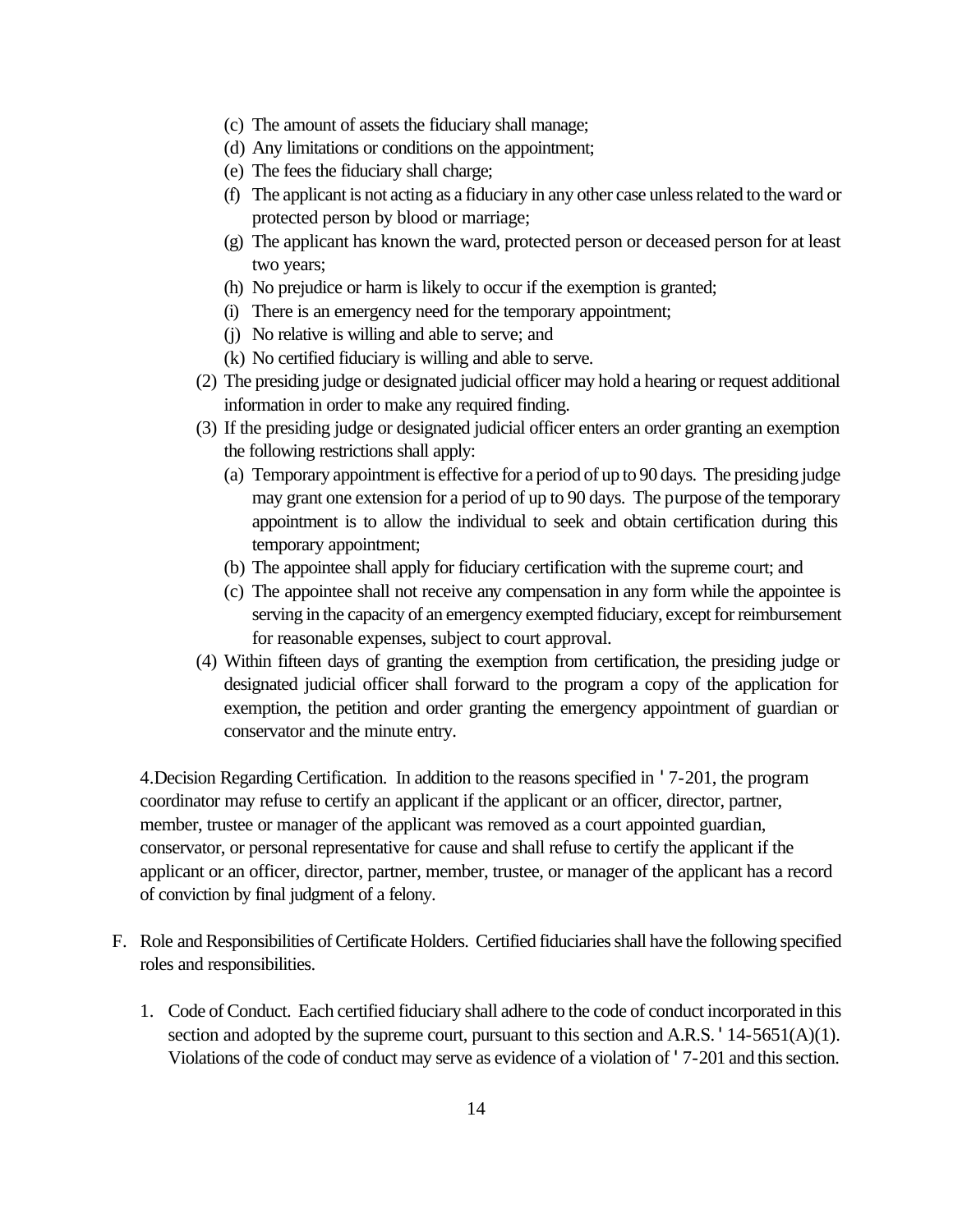- 2. Assumed Business Name. The provisions regarding assumed business name are specified in '7- 201.
- 3. Change of Address or Name. The provisions regarding change of address or name are specified in '7-201.
- 4. Status of the Fiduciary. The certificate issued by the program staff to the fiduciary shall designate the status of the fiduciary as associated with a public fiduciary, the Arizona Department of Veterans= Services, a business, or as acting independently.
	- a. The principal of a business entity, the office of the public fiduciary, or the Arizona Department of Veterans= Services shall annually file with the program, by June 30 of each year, a list of all certified fiduciaries acting for or on behalf of the business entity, public fiduciary or the Arizona Department of Veterans= Services.
	- b. If the status of a fiduciary changes from being associated with a business entity, a public fiduciary office or the Arizona Department of Veterans= Services, the fiduciary shall, within 30 days of the change, notify the program and if appropriate, meet all requirements for certification as an individual, including posting of the bond.
	- c. A business entity, public fiduciary office or the Arizona Department of Veterans= Services, as applicable, shall notify the program, within 30 days, when an employee who is a certified fiduciary leaves the employment of the business entity, public fiduciary office or the Arizona Department of Veterans= Services.
- 5. Certificate Number. A fiduciary, when filing a document with the superior court, shall include the fiduciary=s personal certificate number on the document and when appropriate, the business entity=s number.
- 6. A fiduciary shall report any bankruptcies, tax liens, final foreclosure civil judgments, court removals or sanctions, or felony convictions to the program coordinator, in writing within 30 days and provide a copy of all pertinent documents.
- 7. Supervision of Trainees. A certified fiduciary may supervise a trainee under the following conditions:
	- a. The supervising fiduciary shall maintain the primary responsibility for the client or estate and shall not delegate these duties to any trainee.
	- b. The supervising fiduciary shall: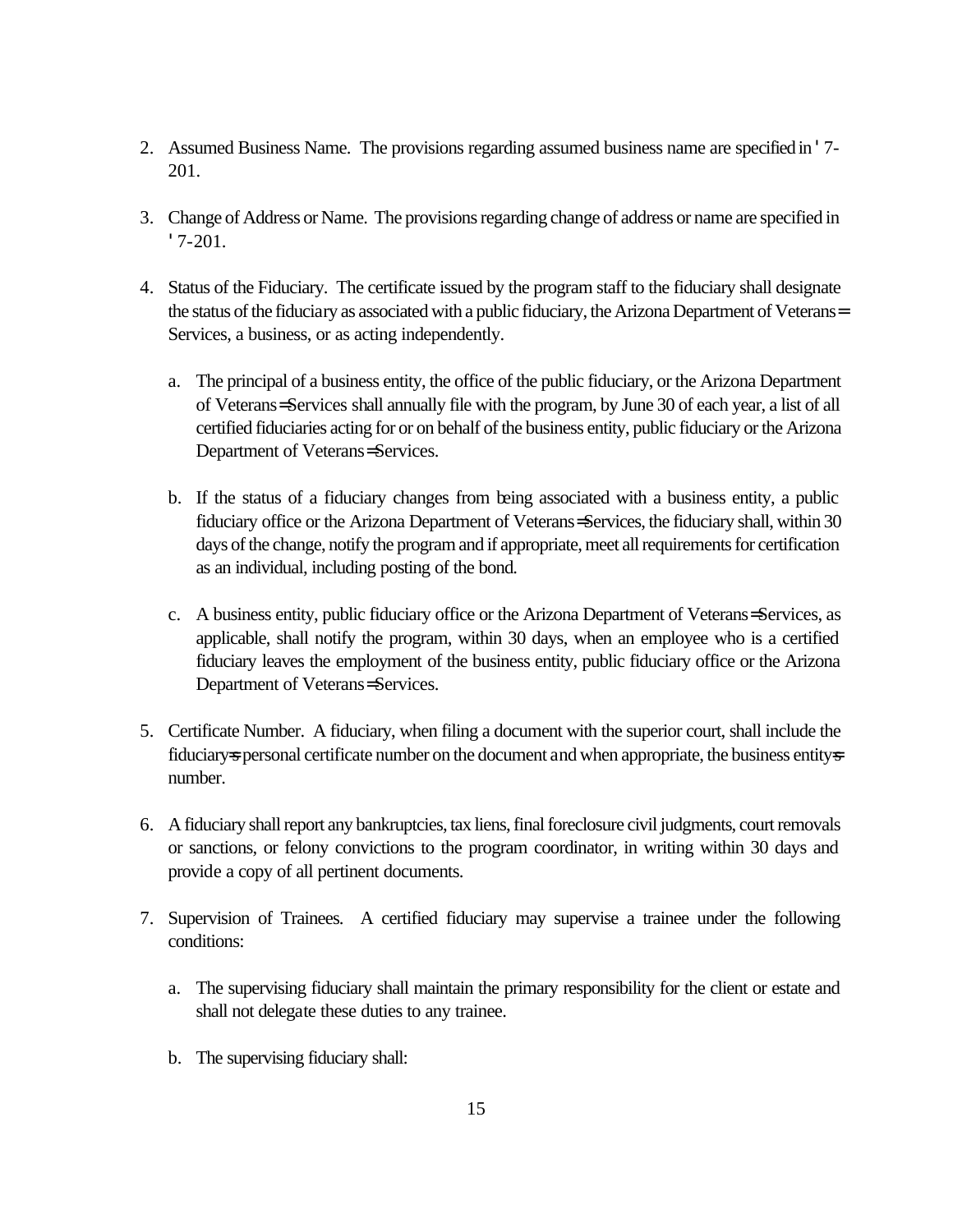- (1) Assume primary responsibility for the trainee=s guidance in any work undertaken and for supervising, generally and directly, as necessary, the quality of the trainee=s work;
- (2) Assist the trainee in activities to the extent the fiduciary considers it necessary;
- (3) Ensure the trainee is familiar with and adheres to the provisions of this section and '7-201; and
- (4) Provide the supervising fiduciary=s name and certificate number, as required by subsection (F)(5), on any documents filed in a court or tribunal prepared by the trainee under the fiduciary=s supervision.
- c. The trainee may perform authorized services, as set forth in statute, court orders, this section and '7-201, only under the supervision of the certified fiduciary. Neither the trainee nor the supervising fiduciary may represent the trainee is a certified fiduciary.
- 8. Reporting of Possible Violations. A fiduciary shall notify the program if the fiduciary has knowledge another certified fiduciary has committed misconduct raising a substantial question as to the fiduciary-s honesty, trustworthiness or qualifications as a certified fiduciary. This fiduciary shall make this notification in compliance with '7-201.
- **G. Renewal of Certification.** The general requirements for renewal of certification are specified in '7- 201. In addition, the following requirements apply:
	- 1. Expiration date. All certifications expire at midnight, on May 31st each even numbered year.
	- 2. Renewal Training. During each renewal cycle all certified fiduciaries shall attend twenty hours of continuing training. Until May 31st, 2004, ten of the twenty hours shall consist of training provided by the program. From and after June 1, 2004, the program shall not provide this renewal training, except for those sessions offered in accordance with Appendix  $C(E)(1)$ . The twenty hours shall consist of training specifically relevant to guardianships, conservatorships, personal representatives, or trusts. From and after June 1, 2004, the twenty hours shall include a minimum of three hours of ethics. The certified fiduciary shall maintain documentation, on an approved form, of completion of the twenty hours of training.
	- 3. All applicants shall pay the applicable fees described in the fee schedule adopted by the supreme court.
	- 4. The program may conduct a personal credit review and review public records regarding an applicant for renewal of certification.
	- 5. All business applicants shall include a letter of good standing from the Arizona Corporation Commission or Arizona Secretary of State with the application for renewal of certification.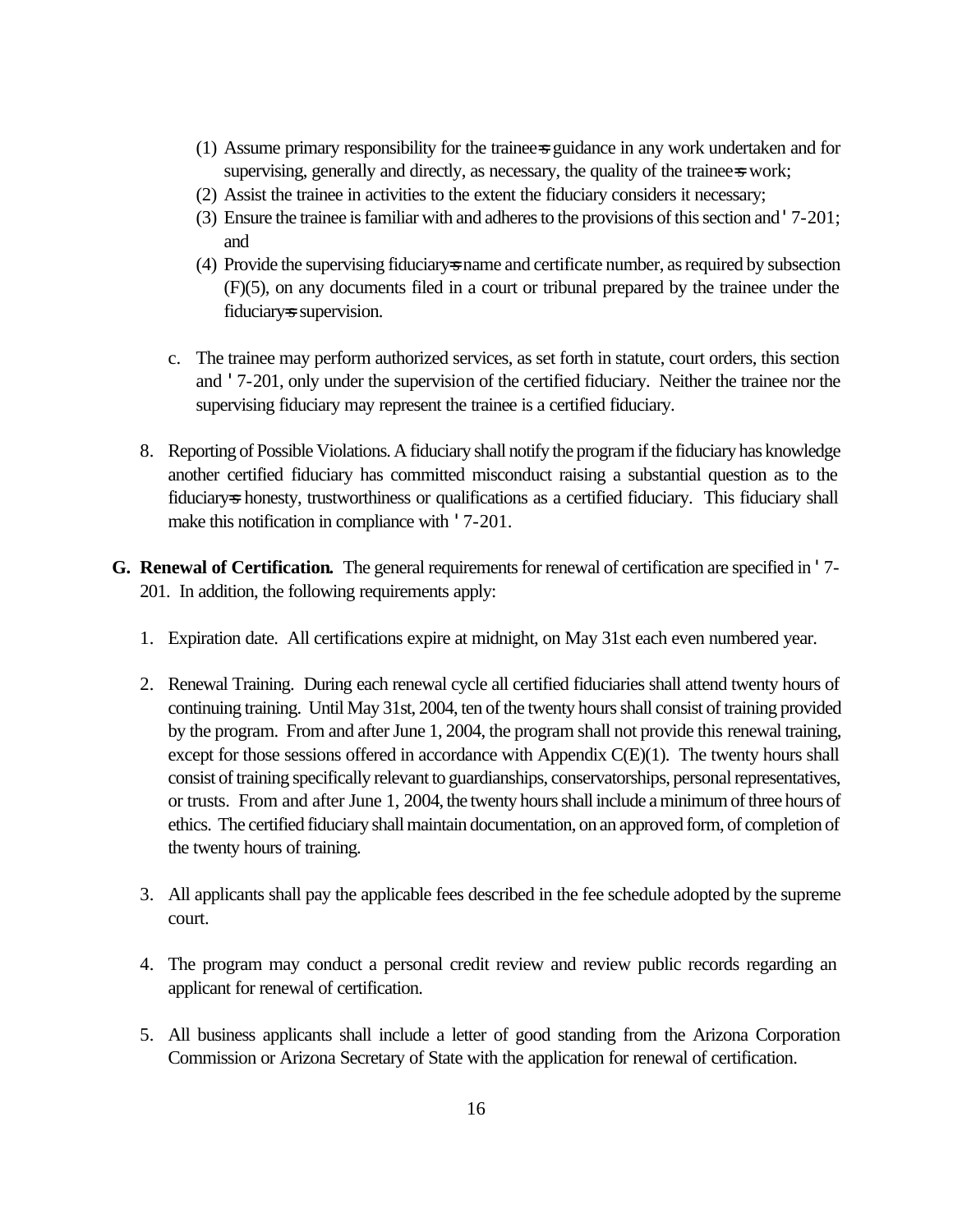- 6. Decision Regarding Renewal. In addition to the reasons specified in '7-201, the program coordinator may refuse to renew the certification of an applicant if the applicant or an officer, director, partner, member, trustee or manager of the applicant was removed as a court appointed guardian, conservator, or personal representative for cause or sanctioned by the court regarding the administration of a guardianship, conservatorship, or personal representative. The program coordinator shall refuse to renew the certification of the applicant if the applicant or an officer, director, partner, member, trustee, or manager of the applicant has a record of conviction by final judgment of a felony.
- 7. Notification of Decisions Regarding Renewal. The provisions regarding notification of decisions regarding renewal are specified in '7-201.

### **H. Complaints, Investigation, Disciplinary Action and Hearings.** Reference '7-201.

- 1. Reporting of Complaints. A.R.S. '14-5651 provides:
	- E. A person who in good faith provides information or testimony regarding a fiduciary=s misconduct or lack of professionalism is not subject to civil liability.
	- F. Persons appointed by the chief justice to serve in an advisory capacity to the fiduciary program, staff of the fiduciary program, hearing officers and employees of the administrative office of the courts who participate in the fiduciary program are immune from civil liability for conduct in good faith that relates to their official duties.
- 2. Possible Actions. Upon completion of an investigation concerning alleged misconduct by a certificate holder, which may or may not involve a hearing, the director may, in addition to any other actions specified in '7-201:
	- a. Require the certificate holder forfeit the surety or cash bond; and
	- b. Determine and impose a civil penalty, pursuant to A.R.S. '14-5651(D). The civil penalty may not exceed 500 dollars for each failure or violation and may not exceed an aggregate civil penalty of 15,000 dollars. The certified fiduciary shall pay the civil penalty to the director for remission to the state treasurer for deposit in the general fund.
- 3. Judicial Review. Reference '7-201. In addition, A.R.S. '14-5651(H) provides: AThis section does not grant any fiduciary or any applicant for a certificate as a fiduciary the right to a direct appeal to the supreme court.@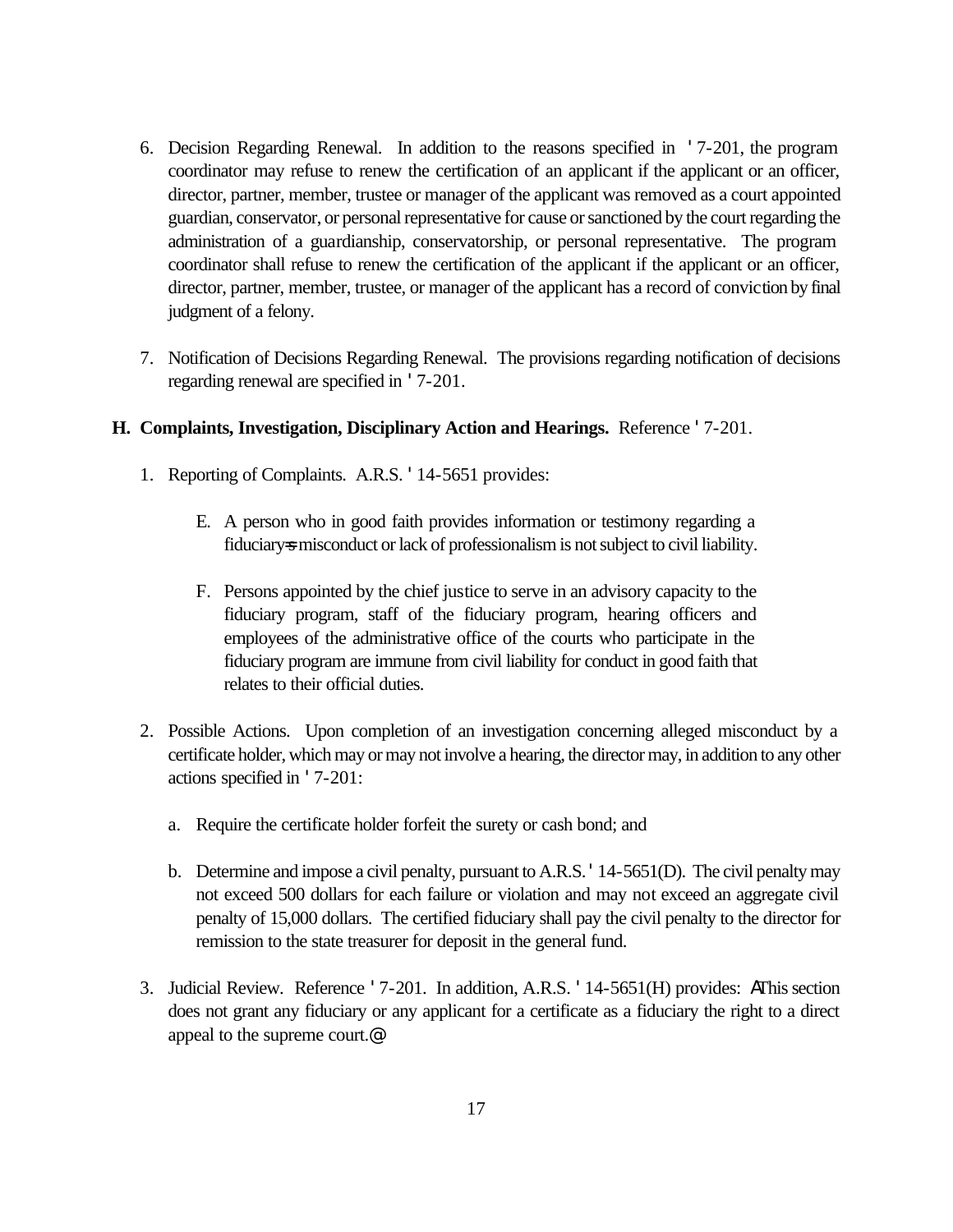## **Section 7-202: Fiduciaries Appendix A Code of Conduct**

- **Preamble.** This code of conduct is adopted by the supreme court to apply to all certified fiduciaries pursuant to A.R.S.  $'14-5651(A)(1)$  in the state of Arizona. The purpose of this code is to establish minimum standards of performance for certified fiduciaries.
- **Standard 1. Decision Making.** The fiduciary shall exercise extreme care and diligence when making decisions on behalf of a ward or protected person. The fiduciary shall make all decisions in a manner that promotes the civil rights and liberties of the ward or protected person and maximizes independence and self-reliance.
	- a. The fiduciary shall make all reasonable efforts to determine the preferences of the ward or protected person, both past and current, regarding all decisions the fiduciary is empowered to make.
	- b. The fiduciary shall make decisions in accordance with the determined preferences of the ward or protected person, past or current, in all instances except when the fiduciary is reasonably certain the decision will result in substantial harm.
	- c. When it is not possible to determine the preferences of the ward or protected person, the fiduciary shall make decisions in the best interest of the ward or protected person.
	- d. The fiduciary shall maintain an awareness of their limitations, shall carefully consider the views and opinions of those involved in the treatment, care and management of the ward, protected person, or estate and shall also seek independent opinions when necessary.
	- e. The fiduciary shall recognize their decisions are open to the scrutiny of other interested parties and, consequently, to criticism and challenge. Regardless, the fiduciary alone is ultimately responsible for decisions made on behalf of the ward, or protected person, or estate.
	- f. The fiduciary shall refrain from decision making in areas outside the scope of the guardianship, or conservatorship, or personal representative order. When necessary and in the best interests of the ward or protected person, the fiduciary shall assist the ward or protected person by ensuring decisions are made in an autonomous fashion.
- **Standard 2. Ethics.** The fiduciary shall exhibit the highest degree of trust, loyalty and fidelity in relation to the ward, protected person, or estate.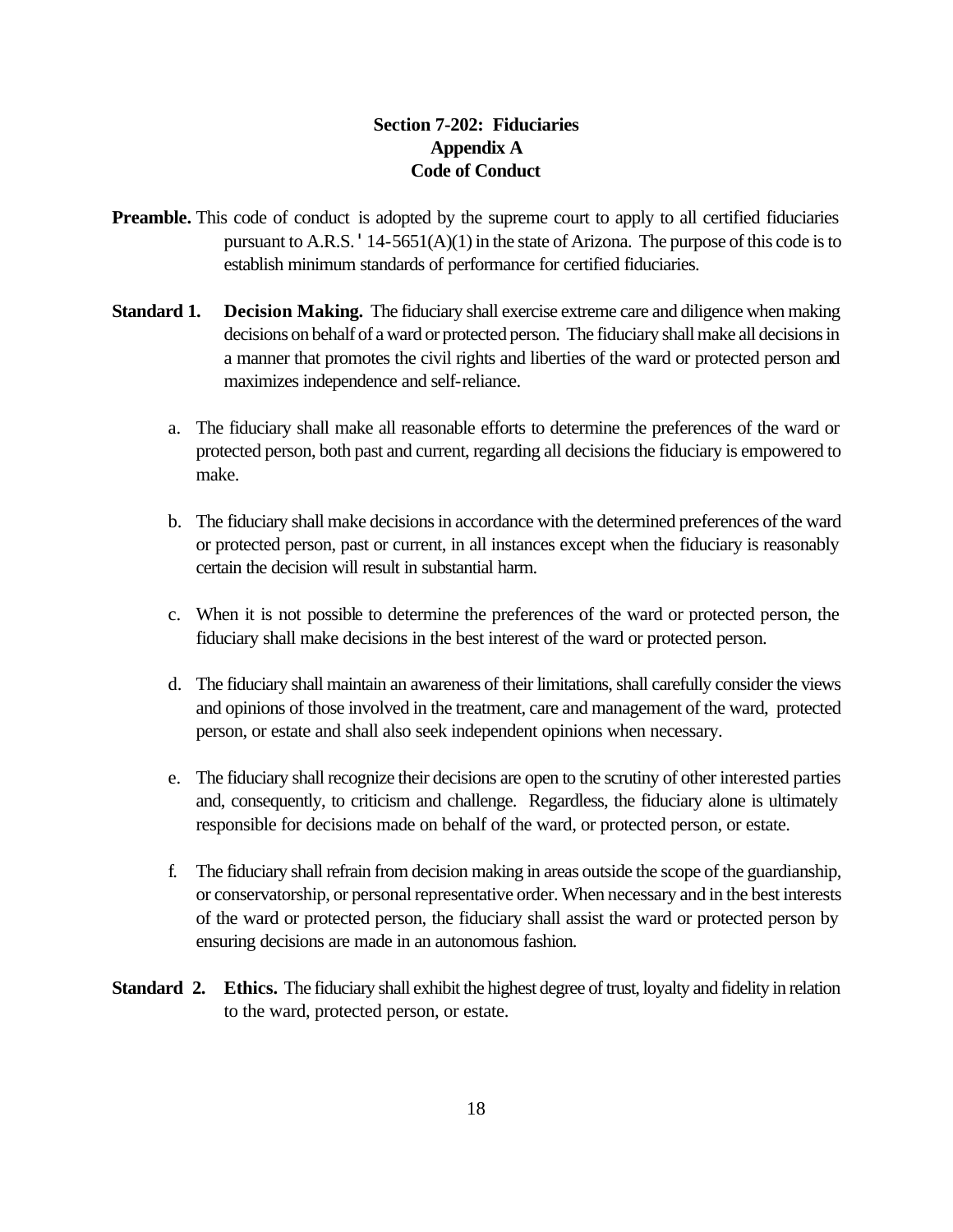- a. The fiduciary shall manage and protect the personal and monetary interests of the ward or protected person and foster growth, independence and self reliance to the maximum degree.
- b. The fiduciary shall avoid self-dealing or the appearance of a conflict of interest. Self-dealing or a conflict of interest arises where the fiduciary has some personal or agency interest other individuals may perceive as self-serving or adverse to the position or best interest of the ward, protected person, or decedent. In situations where no other services are available, the fiduciary shall disclose the potential conflict in a petition to the superior court, seeking approval prior to the provision of services.
- c. The fiduciary shall vigorously protect the rights of the ward or protected person against infringement by third parties.
- d. The fiduciary shall, whenever possible, provide all pertinent information to the ward or protected person unless the fiduciary is reasonably certain substantial harm will result from providing this information.
- e. The fiduciary shall ensure any document filed with the superior court is timely.
- f. The fiduciary shall not knowingly file any document with the superior court or present testimony to the superior court which is misleading, inaccurate, false, or contains misstatements, misrepresentations or omissions of material facts.
- **Standard 3. Guardianship.** The fiduciary acting as guardian shall assume legal custody of the ward and shall ensure the ward resides in the least restrictive environment available. The fiduciary shall assume responsibility to provide informed consent on behalf of the ward for the provision of care, treatment and services and shall ensure this care, treatment and services represent the least restrictive form of intervention available.
	- a. On appointment, the fiduciary shall take steps to become informed of the statutory requirements for a guardian.
	- b. The fiduciary shall keep informed and aware of the options and alternatives available for establishing the ward=s place of residence.
	- c. The fiduciary shall make decisions in conformity with the preferences of the ward in establishing the residence of the ward unless the fiduciary is reasonably certain this decision will result in substantial harm.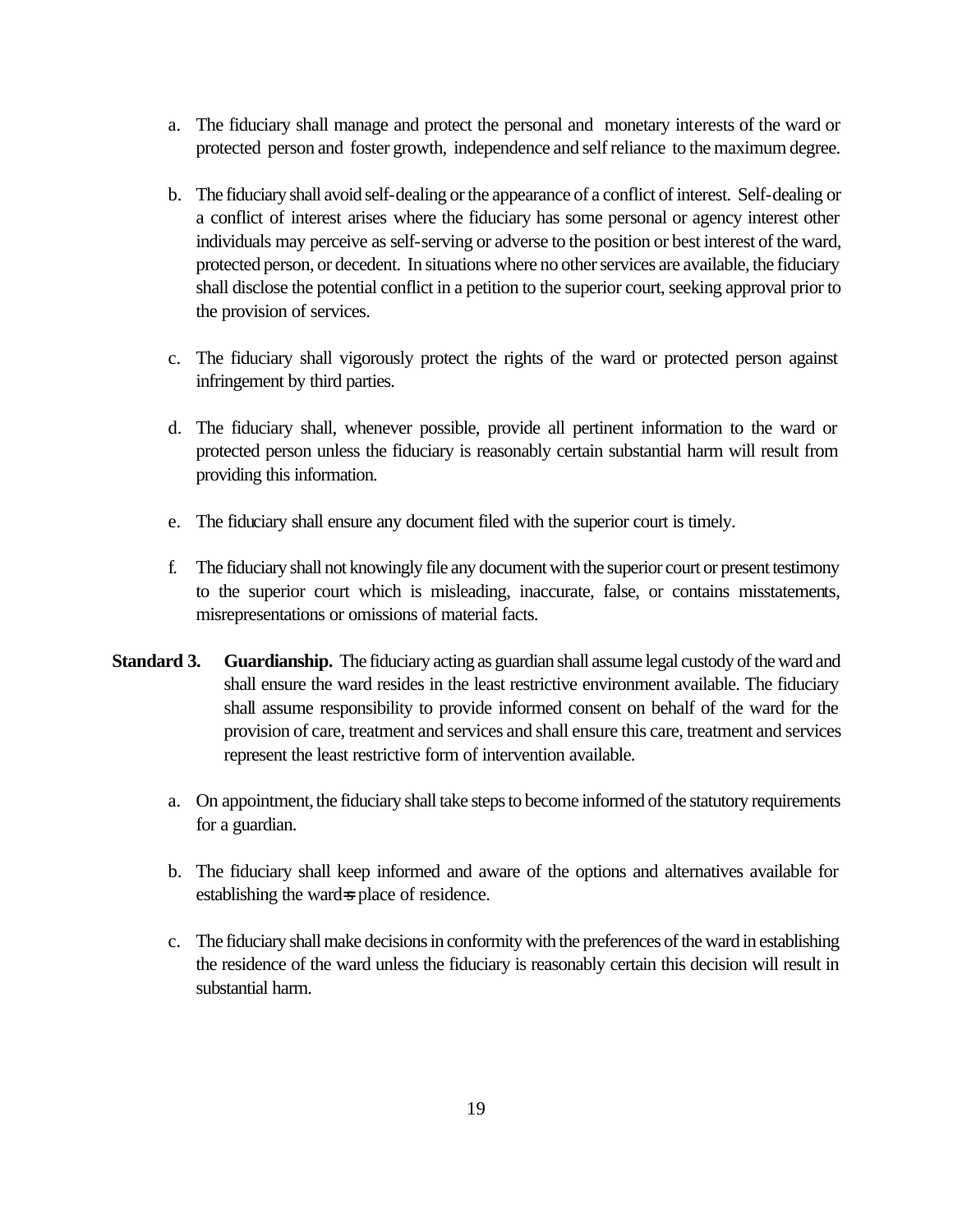- d. The fiduciary shall, when it is not possible to determine the preferences of the ward or where they will result in substantial harm, make decisions with respect to the place of abode of the ward that are in conformity with the best interests of the ward.
- e. The fiduciary shall not remove the ward from the home of the ward or separate the ward from family and friends unless this removal is necessary to prevent substantial harm. The fiduciary shall make every reasonable effort to ensure the ward resides at home or in a community setting.
- f. The fiduciary shall seek professional evaluations and assessments whenever necessary to determine if the current or proposed placement of the ward represents the least restrictive environment available to the ward. The fiduciary shall work cooperatively with available community based organizations to assist in ensuring the ward resides in a non-institutional environment.
- g. The fiduciary shall monitor the placement of the ward on an on-going basis to ensure the continued appropriateness of the placement and shall consent to changes as they become necessary or advantageous for the ward.
- h. The fiduciary shall, if the only available placement is not the most appropriate and least restrictive, advocate for the rights of the ward, negotiate a more desirable placement with a minimum of delay and retain legal counsel for assistance if necessary.
- i. The fiduciary shall make decisions in conformity with the preferences of the ward when providing consent for the provision of care, treatment and services, unless the fiduciary is reasonably certain these decisions will result in substantial harm to the ward.
- j. The fiduciary, when it is not possible to determine the preferences of the ward or they will result in substantial harm, shall make decisions with respect to care, treatment and services, in conformity with the best interests of the ward.
- k. The fiduciary, in the event the only available treatment, care or services are not the most appropriate and least restrictive, shall advocate for the right of the ward to a more desirable form of treatment, care or services, retaining legal counsel to assist if necessary.
- l. The fiduciary shall seek professional evaluations and assessments whenever necessary to determine whether the current or proposed care, treatment and services represent the least restrictive form of intervention available.
- m. The fiduciary shall work cooperatively with available individuals and organizations to assist in ensuring the ward receives care, treatment and services representing the least restrictive form of intervention available and are consistent with the wishes or best interests of the ward.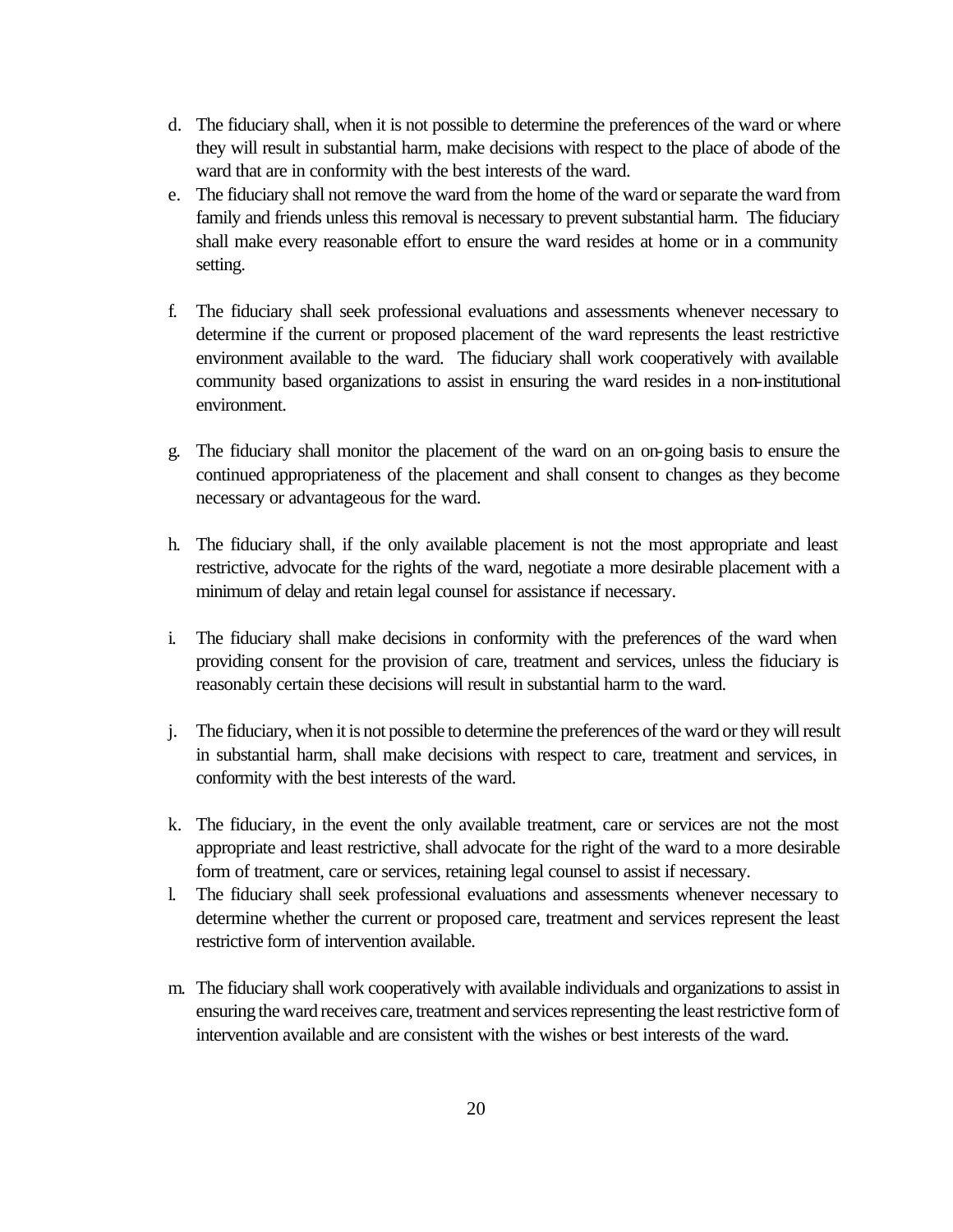- n. The fiduciary shall not consent to extraordinary medical procedures without prior authorization from the superior court. The procedures the fiduciary shall not consent to without prior court approval include abortion, sterilization, organ transplants, psycho surgery, electro-convulsive therapy, medical treatment for clients whose religious beliefs prohibit these treatments and any other treatments or interventions the court shall approve pursuant to state law.
- o. The fiduciary shall keep abreast of the laws of the state regarding the withholding or withdrawal of life-sustaining treatment.
- p. The fiduciary shall monitor the care, treatment and services the ward is receiving to ensure their continued appropriateness and shall consent to changes as they become necessary or advantageous to the ward.
- q. The fiduciary shall ensure the ward is receiving all medical and financial benefits to which the ward may be entitled.
- r. The fiduciary shall protect and manage the monetary interests of the ward when acting in a *de facto* conservatorship.
- **Standard 4. Conservatorship.** The fiduciary acting as conservator for the estate shall provide competent management of the property and income of the estate. The fiduciary shall exercise intelligence, prudence and diligence and avoid any self-interest in the discharge of this duty.
	- a. On appointment, the fiduciary shall take steps to become informed of the statutory requirements for managing a protected persons estate.
	- b. On appointment, the fiduciary shall take reasonable steps to marshal and secure the property and income of the protected person=s estate as soon as possible. The fiduciary shall provide stewardship of the property for safekeeping and, at a minimum, record pictorially and establish and maintain accurate records of all real and personal property.
	- c. The fiduciary shall not co-mingle any property or assets of the protected person=s estate with property or assets of other estates the fiduciary may hold as conservator, nor co-mingle with the fiduciary=s own property or assets.
	- d. The fiduciary shall manage the income of the estate with the primary goal of providing for the needs of the protected person, and in certain cases, the needs of the dependents of the protected person for support and maintenance.
	- e. The fiduciary shall exercise prudence in the investment of surplus funds of the estate.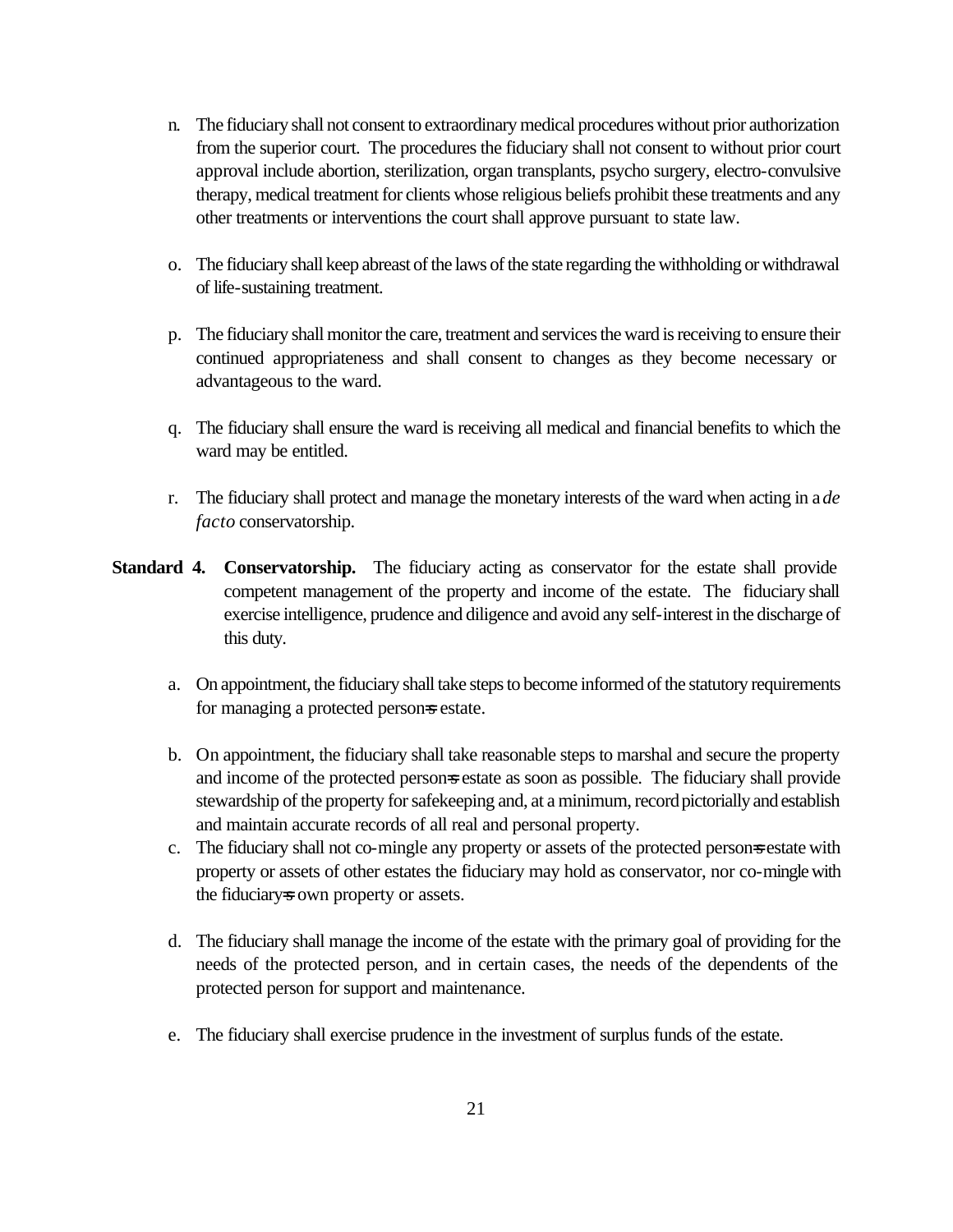- f. The fiduciary shall petition for and receive authority from the superior court, prior to expending estate funds for gifting.
- g. The fiduciary shall have no self-interest in the management of the estate and shall exercise caution to avoid even the appearance of self-interest.
- h. The fiduciary shall ensure the protected person is receiving all medical and financial benefits to which the protected person may be entitled.
- i. The fiduciary shall ensure all fees and expenses incurred for the protected person by the fiduciary, including compensation for the services of the fiduciary are reasonable in amount and necessarily incurred for the welfare of the protected person.
- j. The fiduciary shall prepare complete, accurate and understandable accountings.
- k. The fiduciary shall protect the rights and make decisions in the best interest of the protected person when acting in a *de facto* guardianship.
- **Standard 5. Personal Representative**. A fiduciary acting as personal representative shall settle and distribute the estate of the decedent efficiently, timely and in the best interests of the estate and, if appropriate, in accordance with the terms of any probated and effective will.
	- a. On appointment, the fiduciary shall take steps to become informed of the statutory requirements for managing a decedent=s estate.
	- b. On appointment, the fiduciary shall take reasonable steps to marshal and secure the property and income of the decedent-s estate as soon as possible. The fiduciary shall provide stewardship of the property for safekeeping and, at a minimum, record pictorially and establish and maintain accurate records of all real and personal property.
	- c. The fiduciary shall not co-mingle any property or assets of the decedent=s estate with property or assets of other estates the fiduciary may hold as personal representative, nor co-mingle with the fiduciary=s own property or assets.
	- d. A fiduciary shall exercise intelligence, prudence and diligence in providing competent management of the property and income of the estate. A fiduciary acting as a personal representative shall observe the standards of care and duties of accounting applicable to trustees.
	- e. A fiduciary shall resolve questions in good faith and make decisions that are most beneficial to the estate.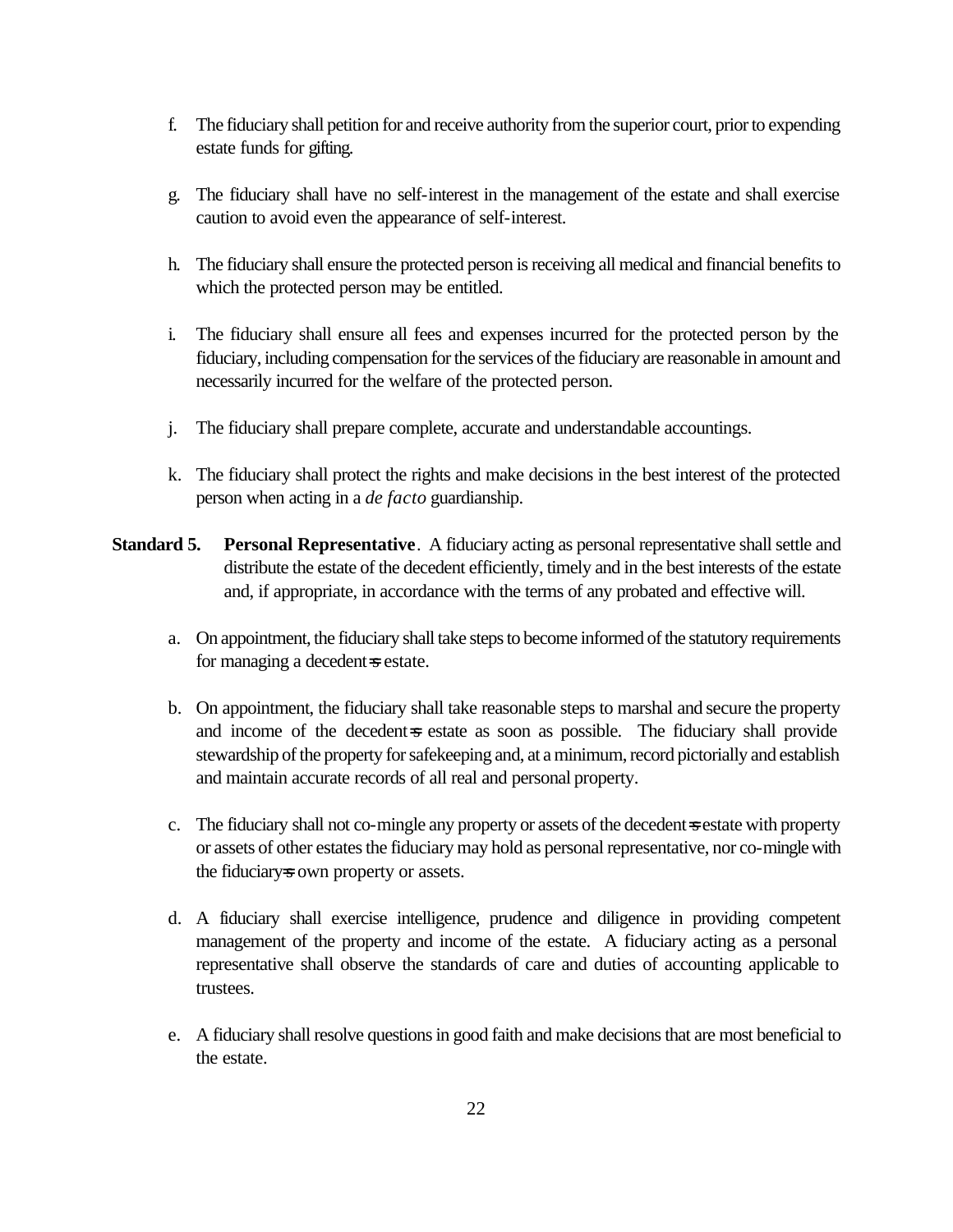- f. A fiduciary shall have no self-interest in the management of the decedent $\equiv$ s estate and shall exercise caution to avoid even the appearance of self-interest.
- g. A fiduciary shall ensure all fees and expenses for the estate, including compensation for the fiduciary, are reasonable in amount and necessarily incurred in the administration of the decedent=s estate.
- h. A fiduciary acting as personal representative shall prepare complete, accurate and understandable court documents, including, but not limited to, petitions for determination of heirs, accountings and closing statements.
- **Standard 6.** Termination. The fiduciary has an affirmative obligation to seek termination or limitation of the guardianship or conservatorship wherever indicated.
	- a. The fiduciary shall diligently seek out information to provide a basis for termination or limitation of the guardianship or conservatorship.
	- b. The fiduciary, upon indication of termination or limitation of the guardianship or conservatorship order is warranted, shall promptly request court action, retaining legal counsel if necessary.
	- c. The fiduciary shall assist the ward or protected person in termination or limiting the guardianship or conservatorship and arrange for independent representation for the ward whenever necessary.
- **Standard 7. Compliance.** The fiduciary shall perform all duties and discharge all obligations in accordance with current Arizona law and the administrative rules, court orders, administrative orders, '7-201 and this section adopted by the supreme court governing the certification of fiduciaries.

The AOC acknowledges Michael D. Casasanto for granting permission to pattern the code of conduct after *A Model Code of Ethics for Guardians* 8.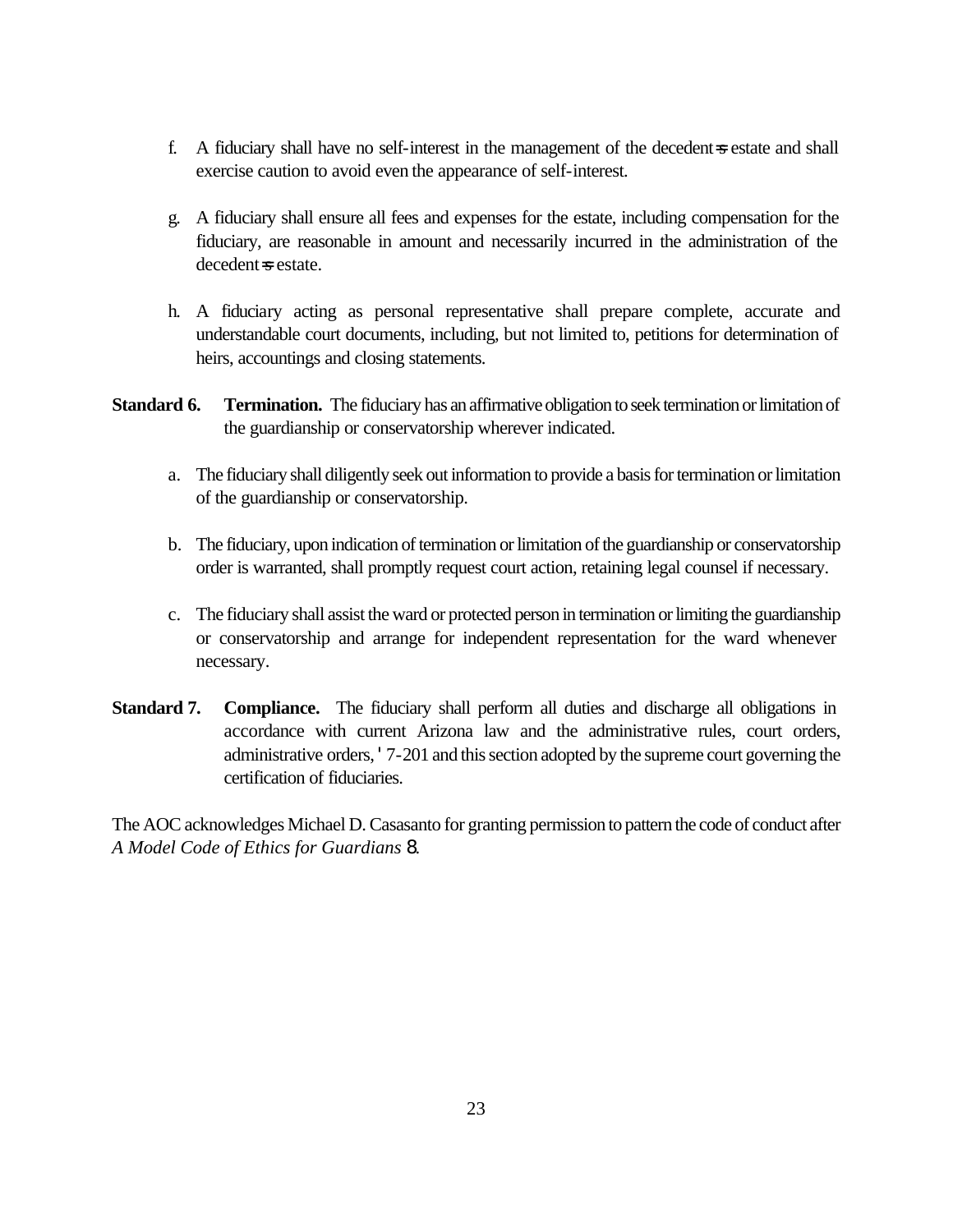# **Section 7-202: Fiduciaries Appendix B Fee Schedule**

# **Fees Effective until May 31, 2004:**

# A. Individual Certification.

| 1. Initial training session                                                                  | \$100.00              |
|----------------------------------------------------------------------------------------------|-----------------------|
| (Includes one copy of the training manual)                                                   |                       |
| Initial individual certification:<br>2.                                                      |                       |
| Certification expiring more than one year after application date<br>a.                       | \$150.00              |
| Certification expiring less than one year after application date<br>b.                       | $\mathbb{S}$<br>75.00 |
| 3. Fingerprint application processing fee<br>(Rate set by Arizona law and subject to change) |                       |
| 4. Individual renewal certification:                                                         |                       |
| Biennial training session<br>a.<br>(Includes one copy of the training materials)             | $\mathbb{S}$<br>75.00 |
| b. Biennial certification renewal                                                            | 75.00<br>\$           |
| B. Business Entity Certification.                                                            |                       |
| 1. Initial business certification:                                                           |                       |
| a. Certification expiring more than one year after application date                          | \$75.00               |
| b. Certification expiring less than one year after application date                          | \$38.00               |
| 2. Renewal certification:                                                                    |                       |
| a. Biennial business entity renewal                                                          | \$75.00               |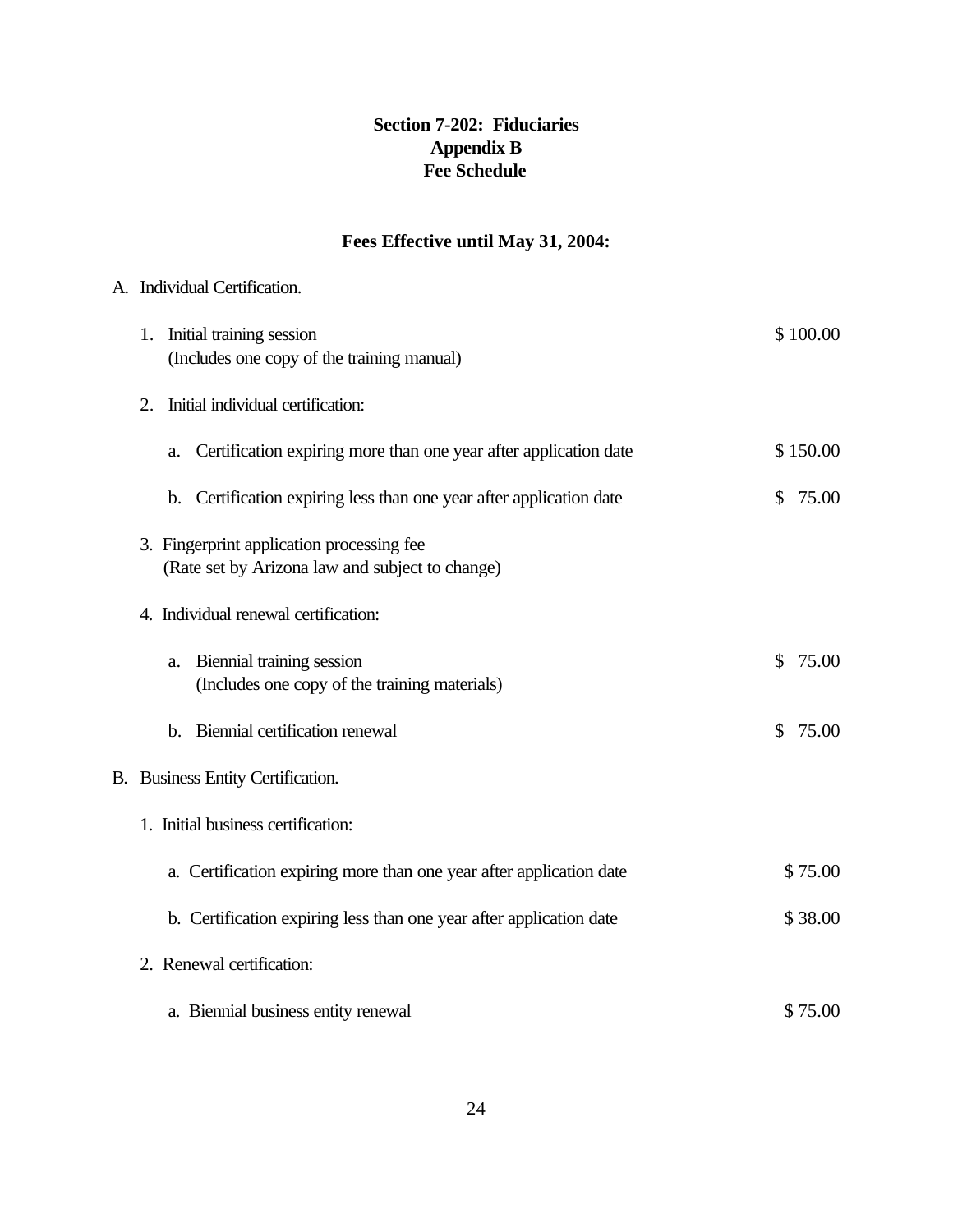# **Fees Effective from and after June 1, 2004:**

| A. . |  | Individual Certification. |
|------|--|---------------------------|
|------|--|---------------------------|

| 1. All initial individual (public or private) certification:                                 |              |          |
|----------------------------------------------------------------------------------------------|--------------|----------|
| a. Certification expiring more than one year after application date                          | $\mathbb{S}$ | 150.00   |
| b. Certification expiring less than one year after application date                          | \$.          | 100.00   |
| 2. Fingerprint application processing fee<br>(Rate set by Arizona law and subject to change) |              |          |
| 3. All individual renewal certification:                                                     |              |          |
| a. Biennial certification renewal                                                            |              | \$100.00 |
| <b>B.</b> Business Certification.                                                            |              |          |
| 1. All initial business (public or private) entity certification:                            |              |          |
| a. Certification expiring more than one year after application date                          |              | \$150.00 |
| b. Certification expiring less than one year after application date                          |              | \$100.00 |
| 2. All business renewal (public or private) certification:                                   |              |          |
| a. Biennial business entity renewal                                                          |              | \$150.00 |
| C. Miscellaneous Fees.                                                                       |              |          |
| Any late application fee<br>1.                                                               |              | \$50.00  |
| <b>Examination</b> fee<br>$2_{-}$                                                            |              | \$100.00 |
| No show for examination or training fee<br>3.                                                |              | \$25.00  |
| Reactivation of certification fee<br>4.                                                      |              | \$25.00  |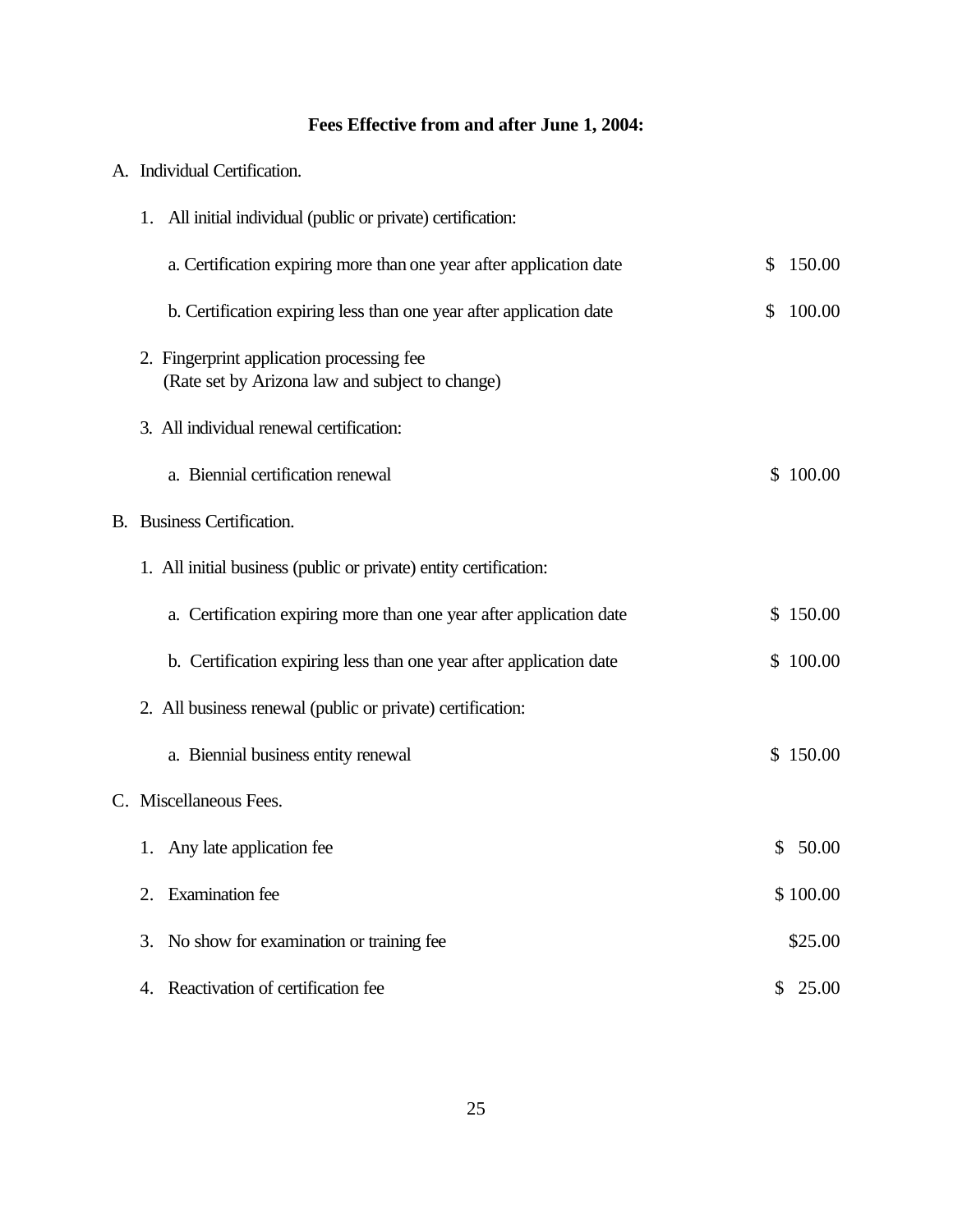| 5. Replacement of certificate or name change | \$25.00 |
|----------------------------------------------|---------|
| 6. Delinquent continuing education fee       | \$25.00 |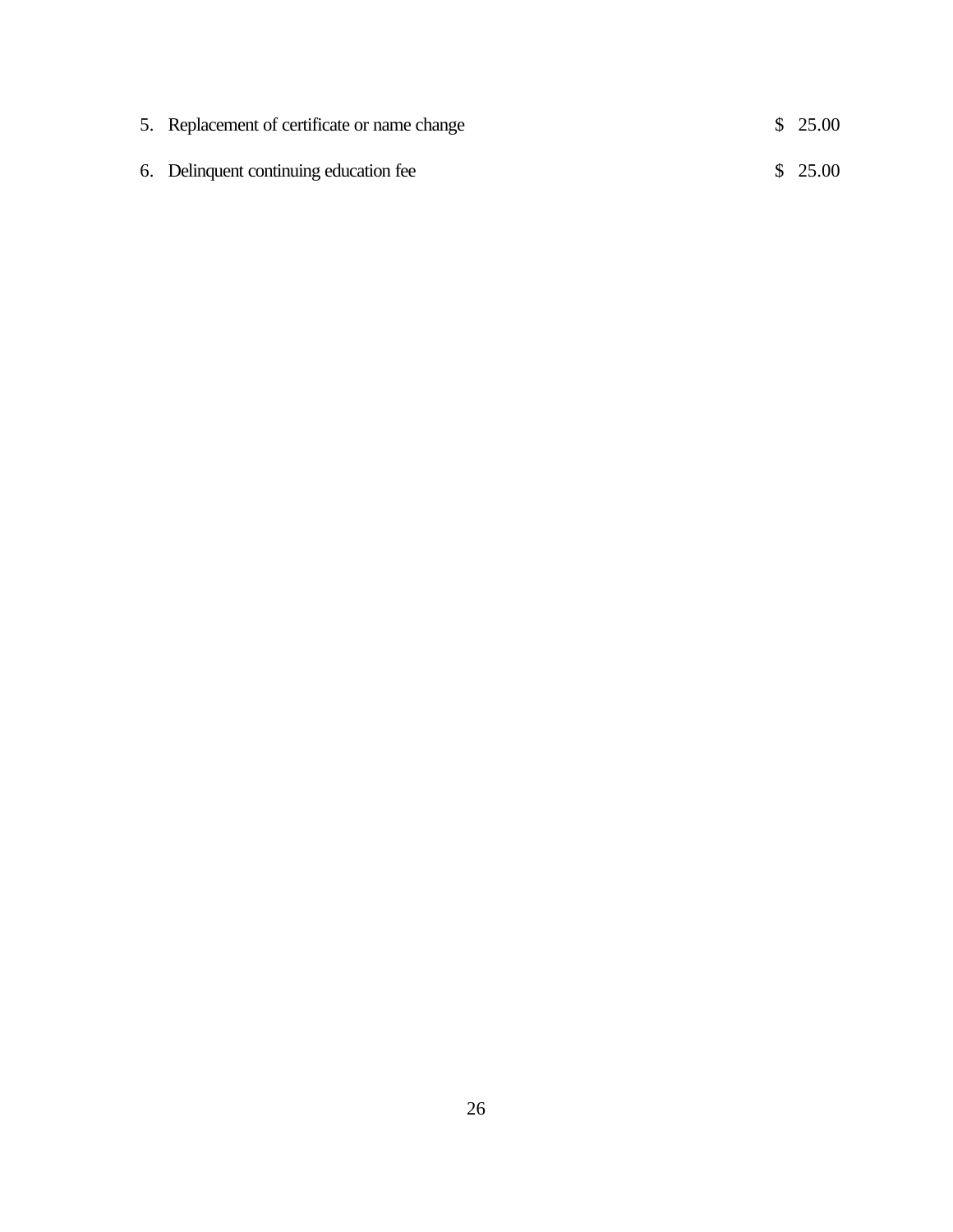# **SECTION 7-202: FIDUCIARIES APPENDIX C CONTINUING EDUCATION POLICIES**

### **A. Purpose.**

- 1. Court appointed fiduciaries have important responsibilities in serving vulnerable and elderly clients. Fiduciaries are required to demonstrate a basic level of competency to become certified and practice in Arizona. Ongoing, continuing education is one means to ensure a certified fiduciary maintains continuing competence in the fiduciary field after certification is obtained. It also provides opportunities for fiduciaries to keep abreast of changes in the fiduciary and legal professions and the Arizona judicial system.
- 2. Pursuant to A.R.S. '14-5651 (C) (5) and subsection G (2), fiduciaries shall complete twenty hours of continuing education every two years. Of these twenty hours, ten hours shall consist of training provided by the program. The remaining ten hours shall consist of training specifically relevant to guardianships, conservatorships or personal representatives provided by organizations and entities outside the program. These policies are intended to provide direction to certified fiduciaries, to ensure compliance with statutes, this section and '7-201 regarding continuing education credits; and to provide for equitable application and enforcement of the continuing education requirements. From and after June 1, 2004, these policies shall remain in effect when fiduciaries shall receive all required twenty hours of continuing education credits from organizations and entities outside of the program.
- 3. During each renewal cycle all fiduciaries shall attend twenty hours of continuing education training. From and after June 1, 2004, the program shall no longer provide sessions of renewal training, except as provided in subsection E (1) of this Appendix.

### **B. Applicability.**

- 1. Pursuant to AR.S '14-5651 and subsection G (2): fiduciaries; all certified fiduciaries shall complete at least twenty hours of approved continuing education every two years. The fiduciary shall submit an affidavit of the continuing education with the application for renewal of certification. Pursuant to subsection G (1), all certificates expire on May 31st each even numbered year.
- 2. Effective date. From and after January 1, 2004 and for every renewal of certification after that date, all certified fiduciaries shall comply with these adopted policies regarding continuing education.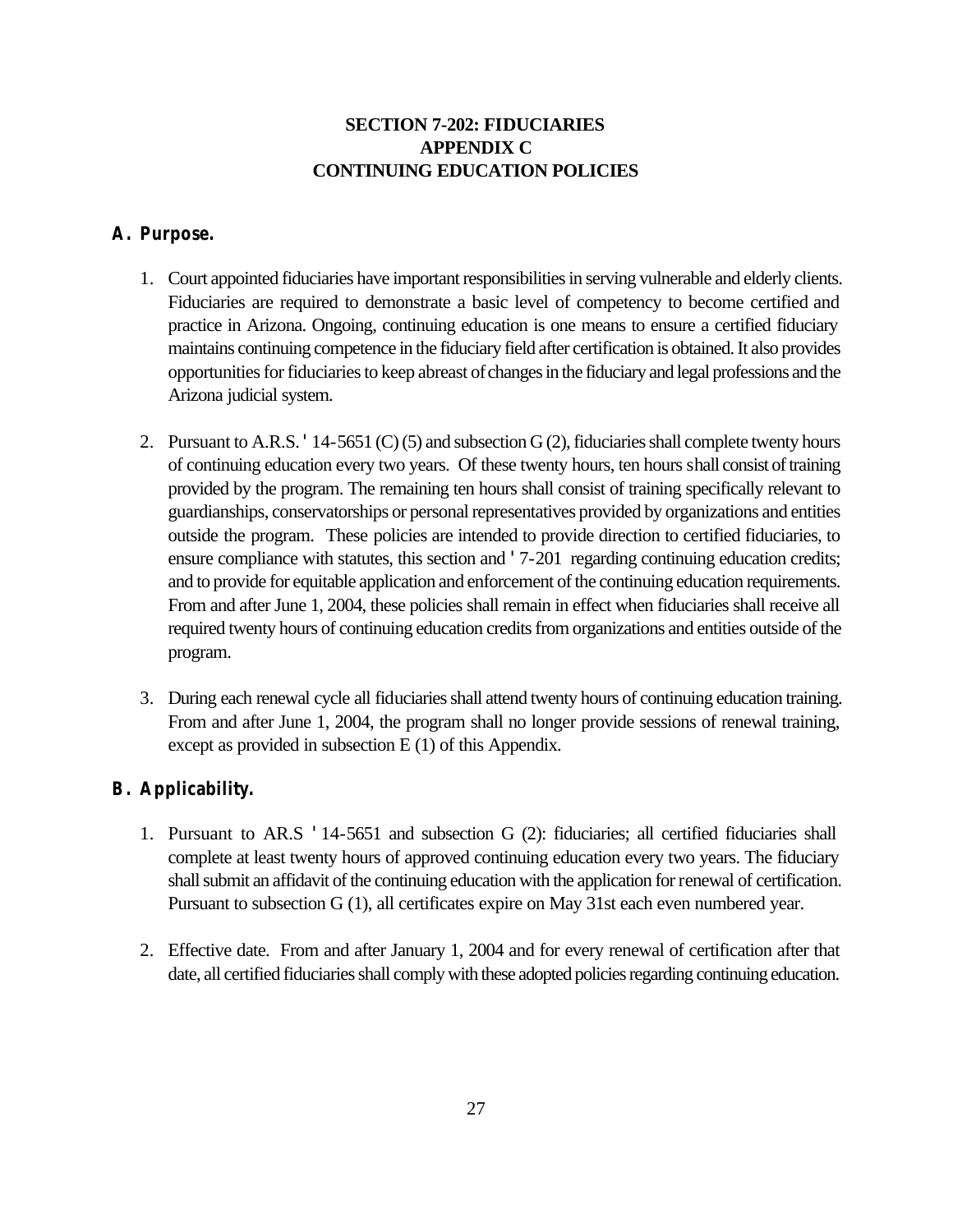#### **C. Responsibilities of Certified Fiduciaries.**

- 1. It is the responsibility of each certified fiduciary to ensure compliance with the continuing education requirements. These responsibilities include maintaining documentation of completion of continuing education and submitting this documentation with the renewal application by the deadline date established by the program coordinator for renewal of certification.
- 2. Upon request, each certified fiduciary shall provide any additional information required by the program coordinator when reviewing the application for renewal of certification and continuing education applications and documentation.

### **D. Authorized Continuing Education Activities.**

- 1. Continuing education activity shall address the areas of proficiency, competency and performance of a fiduciary and impart knowledge and understanding of the fiduciary profession, the Arizona judiciary, or the legal process. Continuing education shall increase the participant's understanding of the responsibilities of a fiduciary and the fiduciary=s impact on the judicial process and the public. A fiduciary shall complete a minimum of three hours of ethics training during each renewal cycle as part of the total required hours. Continuing education activity shall include one or more of the following subjects:
	- a. Guardianships;
	- b. Conservator ships;
	- c. Personal representatives;
	- d. Trust administration;
	- e. Power of attorney;
	- f. Mental health;
	- g. Ethics for fiduciaries, including cooperation with lawyers, judges and fellow fiduciaries, professional attire, courtesy and impartiality to all litigants, information vs. legal advice and public relations;
	- h. The Arizona court system including the state and federal constitution, branches of government, Arizona court jurisdiction and responsibilities and the Arizona tribal court system;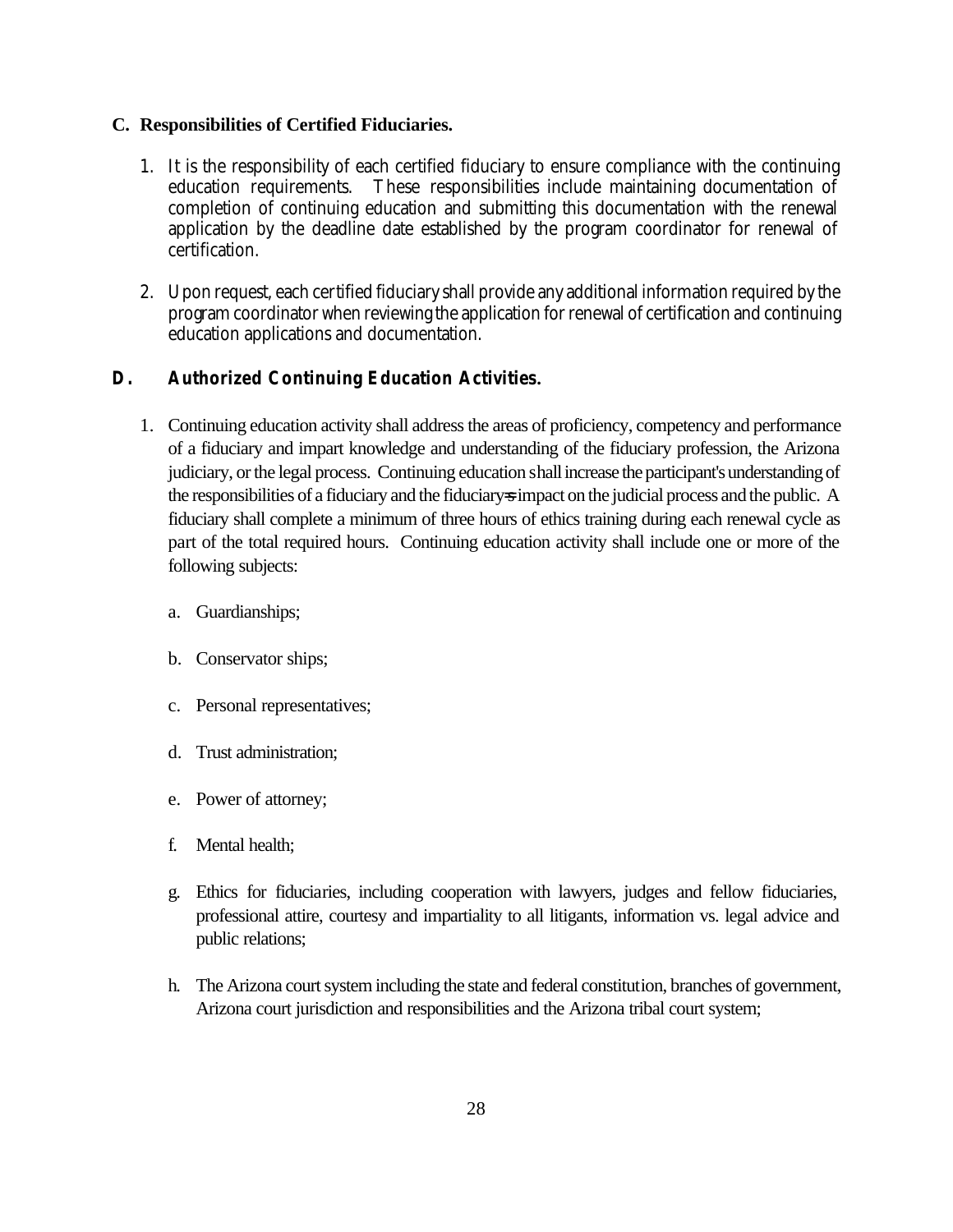- i. The Arizona Revised Statutes, Arizona Rules of Court, this section, '7-201, case law and administrative orders; and current issues in the Arizona court system relevant to the fiduciary profession;
- j. The role and responsibilities of the certified fiduciary including, but not limited to, this section and '7-201; and
- k. Management issues including office practices, public relations and customer service; accounting, time management, human resources, financial planning and stress management.
- E. Accredited Activities. Subject to the conditions specified in this policy, programs, seminars and courses of study offered or approved by the following entities are considered accredited by the program:
	- 1. Fiduciary Certification Program (FCP);
	- 2. The National Guardianship Association (NGA.);
	- 3. Arizona Fiduciaries Association (AFA.);
	- 4. National Association of Court Management (NACM);
	- 5. State Bar of Arizona, Probate Law and Trust Section;
	- 6. State Bar of Arizona, Mental Health and Elder Law Section;
	- 7. National Academy of Elder Law Attorneys (NAELA);
	- 8. National Association of Geriatric Care Managers (NAGCM);
	- 9. National College of Probate Judges; and
	- 10. National Association of Social Workers (NASW).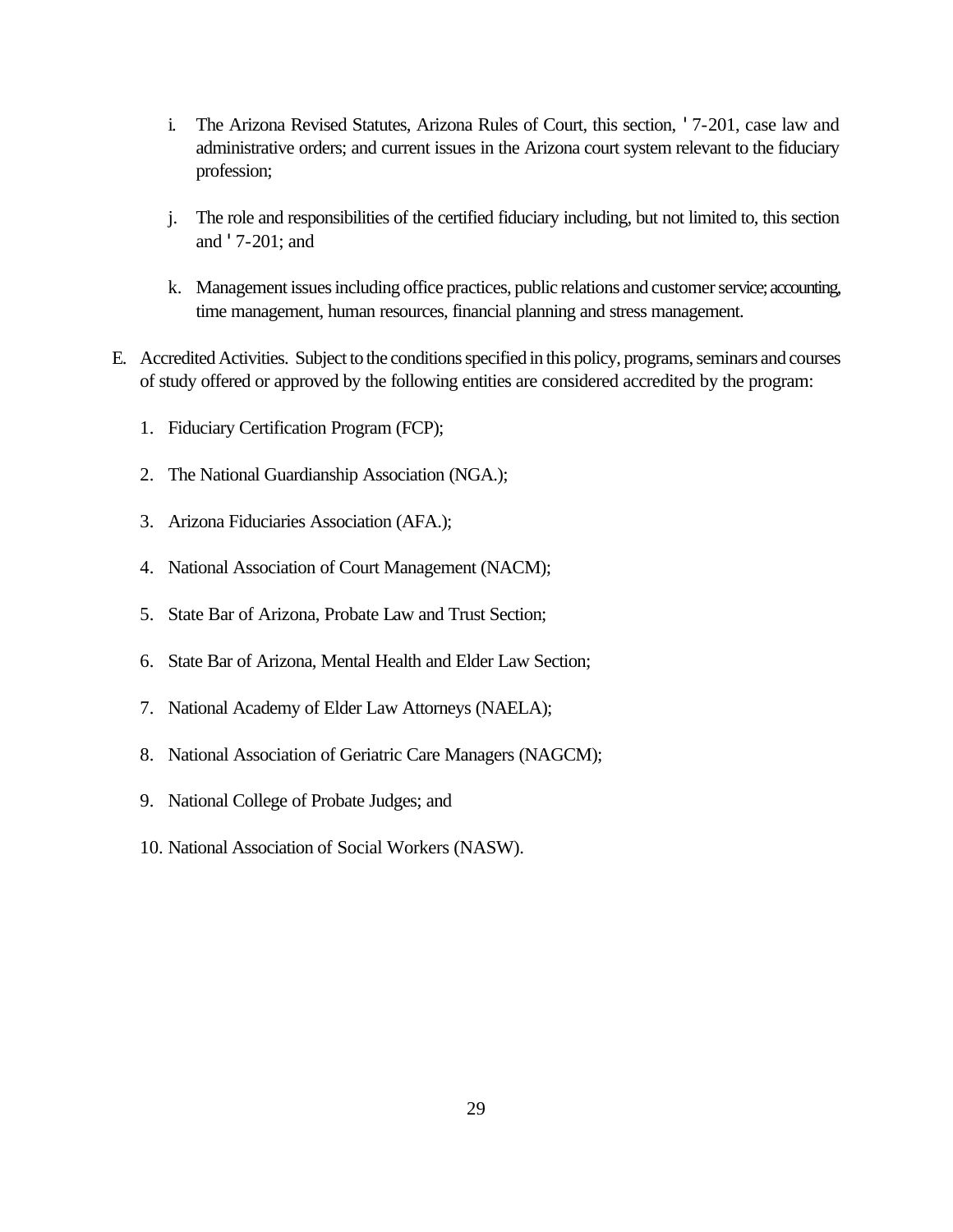- F. Fiduciary Serving as Faculty. A fiduciary may receive continuing education credit for serving as an instructor, speaker, faculty or panel member of a continuing education seminar directly related to the fiduciary profession. The fiduciary may receive credit for the actual presentation time, plus actual preparation time up to two hours for each hour of presentation time. A fiduciary may receive a maximum of ten hours of continuing education credit for serving as faculty in any renewal period; however, a fiduciary may not receive credit for presenting a program repeatedly throughout the renewal period. A fiduciary may receive continuing education credit for actual presentation time for duplicate programs presented in subsequent renewal periods; however, shall not receive continuing education credit for preparation time for those programs.
- G. Authoring or Coauthoring Articles. A fiduciary may receive continuing education credit for authoring or coauthoring an article directly related to the fiduciary profession and published in a state or nationally recognized professional journal relevant to the fiduciary profession or law, if the article is a minimum of 1,000 words in length. A fiduciary may earn a maximum of one hour of continuing education credit for authoring an article or articles in any one renewal period. A fiduciary shall not receive credit for the same article published in more than one publication or republished in the same publication in later editions.
- H. University, College and Other Educational Institution Courses. A fiduciary may receive continuing education credit for completing a course provided by a university, college or other educational institution with a grade of "C" or better or a "pass" on a pass/fail system. Credit is awarded by multiplying the number of credit hours awarded by the educational institution by two. However, the maximum total of continuing education credits for completion of courses awarded pursuant to this subsection shall not exceed 50 percent of the total number of continuing education hours required for the renewal period, or ten hours.
- I. Self Study. A fiduciary may receive continuing education credit for self study, including correspondence courses, procedure manuals, video and audio tapes, on-line computer seminars and other methods of independent learning. The self study shall have accompanying written materials. A fiduciary shall not receive credit for simply reading books, or seminar or other printed materials. A fiduciary may receive a maximum of five continuing education credits for self study in any one renewal period. A fiduciary shall not use self study as the qualifying method for the three hours of ethics credit during the renewal cycle. A fiduciary shall document the continuing education credit for self study on a form approved and provided by the program.
- **J. Mentoring Activities.** A fiduciary shall not receive credit for mentoring activities.
- K. Minimum Time. Each continuing education activity shall consist of at least 30 minutes of Aactual clock time@ spent by a registrant in actual attendance at and completion of an approved continuing education activity. AActual clock time@ is the total hours attended, minus the time spent for introductory remarks, breaks, meals and business meetings. After completion of the initial 30 minutes of continuing education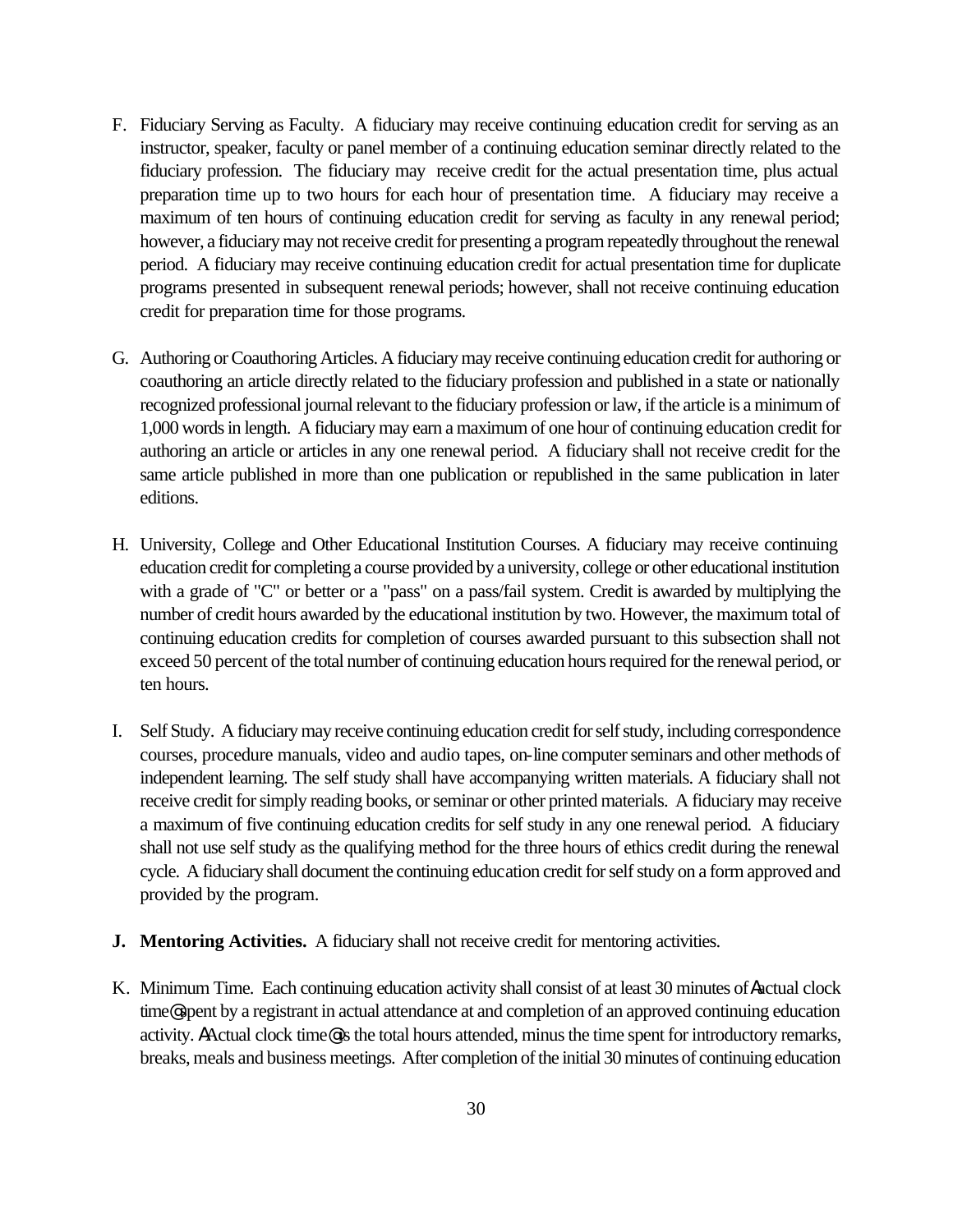activity, a fiduciary may receive credit in fifteen minute increments. A fiduciary shall not use additional earned continuing education credits for subsequent renewal periods.

- L. Conferences. A fiduciary may receive continuing education credit for attendance at a conference relevant to the fiduciary profession. Conference attendance may satisfy 100 per cent of the continuing education credits required during the renewal cycle, if the conference is sponsored by organizations or entities listed in subsection E of this Appendix. The fiduciary shall obtain documentation of the specific sessions of the conference attended.
- M. Proration of Continuing Education. A fiduciary initially certified on or after May 1st of the second year of the renewal cycle shall complete a total of ten hours of continuing education credit for that first certification period, including at least one hour of ethics. In subsequent certification periods, the fiduciary shall meet the twenty hour requirement. This proration of continuing education credits does not apply to a fiduciary who previously held certification, allowed the certification to lapse and subsequently applied for and was granted certification partway through the renewal period. In that case, the fiduciary is subject to the full twenty hour continuing education requirement.
- N. Repeat of an Activity. Generally, a fiduciary may not receive credit for repeating an activity within the same renewal period. Exceptions are permissible if the activity is directly related to the fiduciary profession and duplication of the continuing education activity will enhance the fiduciary=s knowledge, skill and competency.
- O. Documentation of Attendance or Completion. When attending or completing a continuing education activity, each fiduciary shall obtain documentation of attendance or completion from the sponsoring entity.
	- 1. At a minimum, this documentation shall include the:
		- a. Name of the sponsor;
		- b. Name of the participant;
		- c. Topic of the subject matter;
		- d. Number of hours actually attended or the number of credit hours awarded by the sponsoring entity;
		- e. Date and place of the program;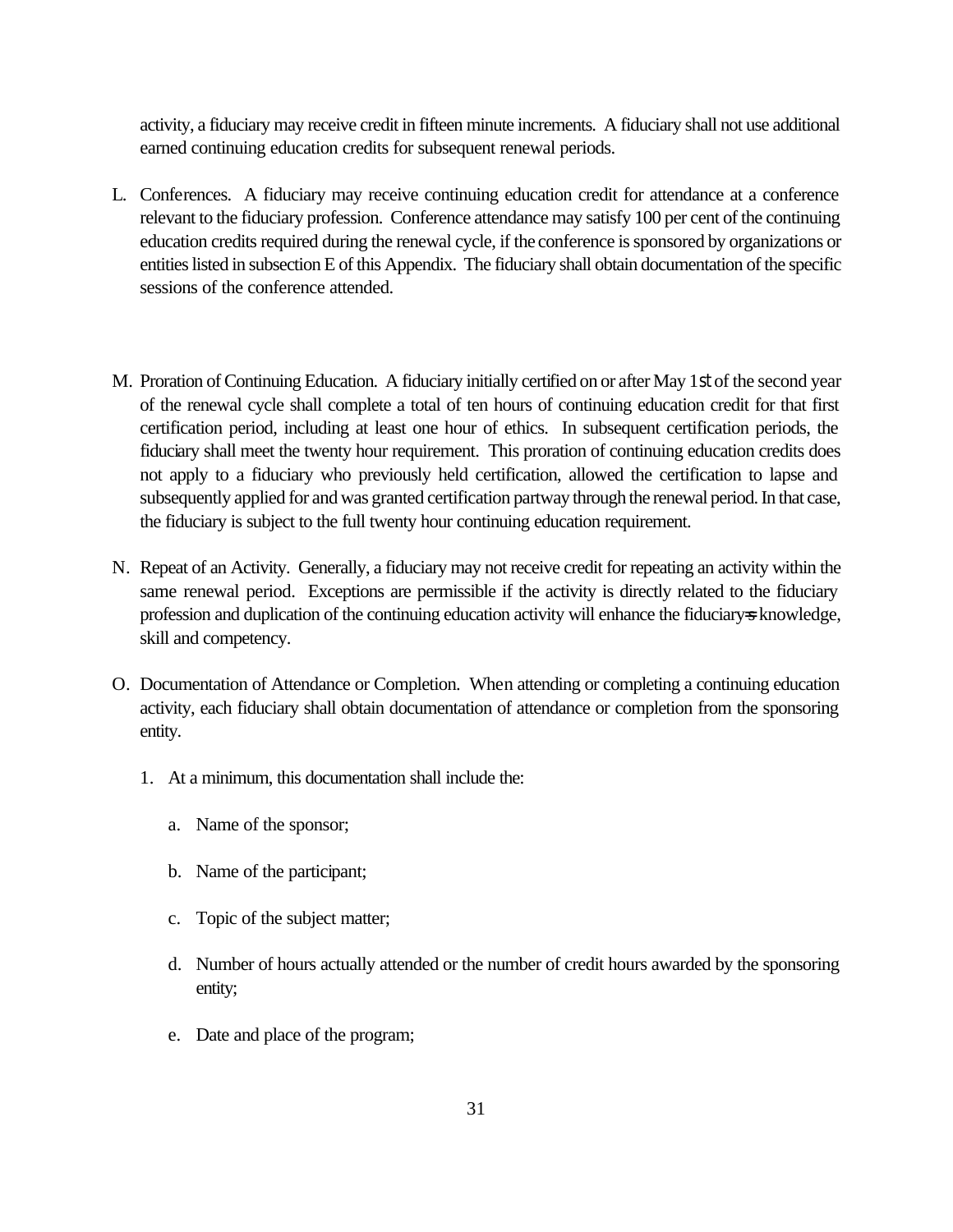- f. Signature of the sponsor, or documentation representing an official document of the sponsoring entity; for example, a college grade report, etc.; and
- g. Signature of the fiduciary, either in the space specifically provided on the form for this purpose, or the fiduciary may sign across the documentation (for example, the college grade report) to indicate attendance and completion of the activity.
- P. Attendance. A fiduciary shall not request and shall not receive credit if the fiduciary attends part, but not all of the provided activity.
- Q. Non-Qualifying Activities.
	- 1. The following activities shall not qualify for continuing education credit for certified fiduciaries:
		- a. Programs completed for qualification for initial certification;
		- b. Programs with a primary focus on teaching nonverbal skills that are not directly related to the fiduciary profession;
		- c. Attendance or participation at professional or association business meetings, general sessions, elections, policymaking sessions or program orientation;
		- d. Serving on committees or councils or as officers in a professional organization;
		- e. Activities completed as required by the director as part of disciplinary action; and
		- f. Any activity completed as ordered by a judicial officer.
- R. Compliance and Non-Compliance.
	- 1. Affidavit of Compliance. The fiduciary shall file with the application for renewal of certification a completed affidavit of compliance, demonstrating full compliance with the continuing education requirements. The affidavit shall be on a form provided by the program and shall list the continuing education attended, hours of credit for each session and total hours of credit. The program coordinator shall review continuing education credits at the time of submission of the renewal application and shall:
		- a. Accept the continuing education credit as submitted;
		- b. Accept part, but not all of the continuing education credit;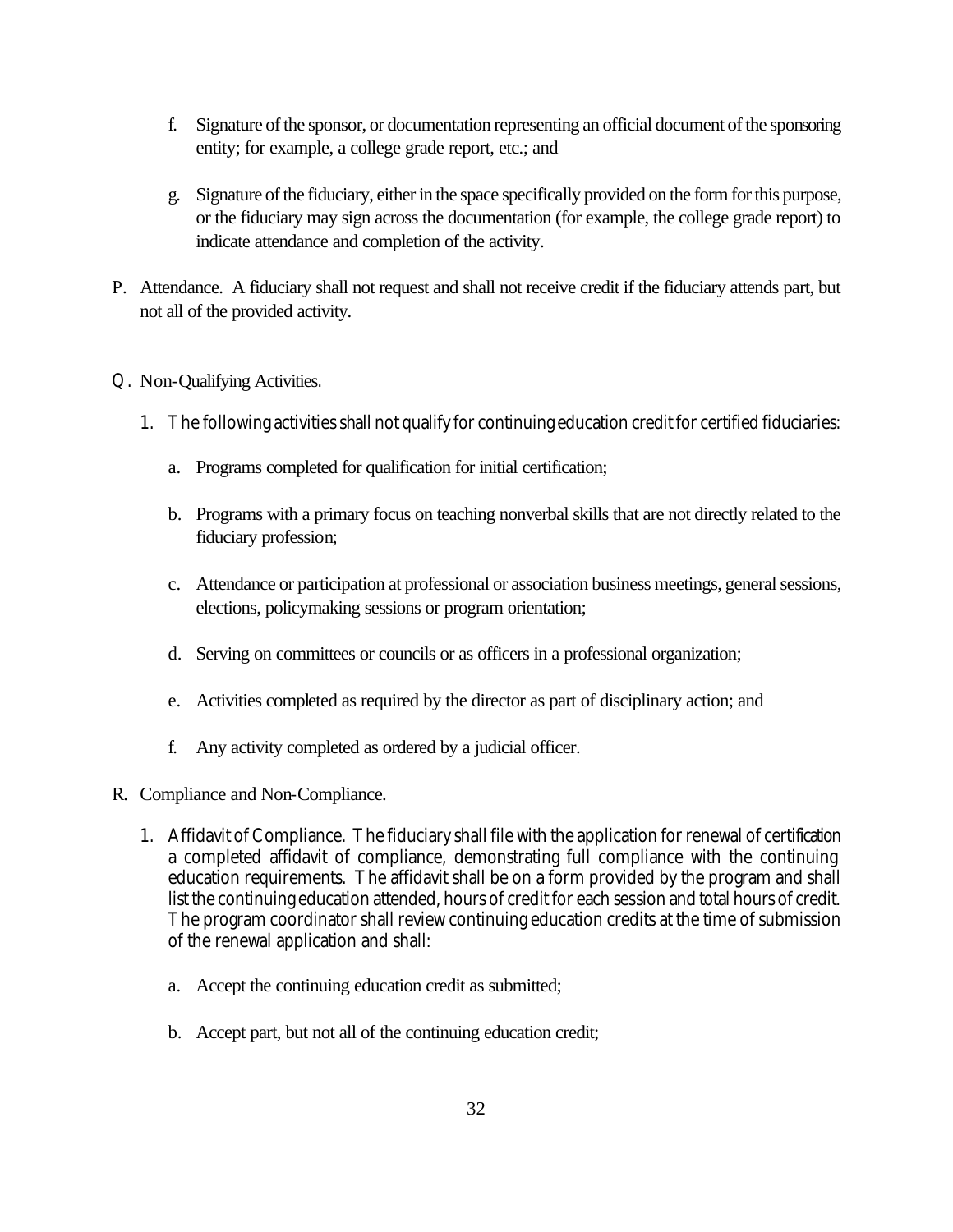- c. Require additional information from the fiduciary before making a decision; or
- d. Deny the continuing education credit.
- 2. Random Audits of Compliance. Each year the program coordinator may randomly select a designated number of certified fiduciaries to audit for compliance with the continuing education credits. On request, the selected fiduciaries shall submit proof of completion of their continuing education credits.
- 3. Decision. If the program coordinator accepts part, but not all of the continuing education credit, denies the credit, or requires additional information from the fiduciary, the coordinator shall send the decision or request for additional information to the fiduciary, in writing, within fifteen days of the program coordinator  $\approx$  decision. If the fiduciary fails to provide the requested information, the program coordinator may deny the continuing education credit.
- 4. A fiduciary who fails to meet the continuing education requirement pursuant to subsection  $G(2)$ , falsifies continuing education documents, or willfully misrepresents continuing education activities and attendance at continuing education activities is subject to any or all of the following actions:
	- a. Payment of a delinquent continuing education compliance fee of \$25.00 prior to renewal being granted;
	- b. Denial of renewal of certification; or
	- b. Disciplinary action.
- 5. Extension or Waiver of Continuing Education Requirements. A fiduciary seeking renewal of certification who has not fully complied with the continuing education requirements may request an extension or waiver of the continuing education requirements under specified conditions.
	- a. To request an extension or waiver the fiduciary shall:
		- (1) Submit a notarized statement to the program, explaining the facts regarding non-compliance and requesting an extension or waiver of the continuing education requirements;
		- (2) Submit this notarized statement no later than 30 days preceding the expiration of the fiduciary=s certificate; and
		- (3) Provide documentation in support of the request and any additional information requested by the program coordinator.
	- b. Upon a showing of extenuating circumstances or good cause, the program coordinator may grant an extension of a maximum of 90 days to complete the continuing education requirements, or a waiver of part or all of the continuing education requirements for the